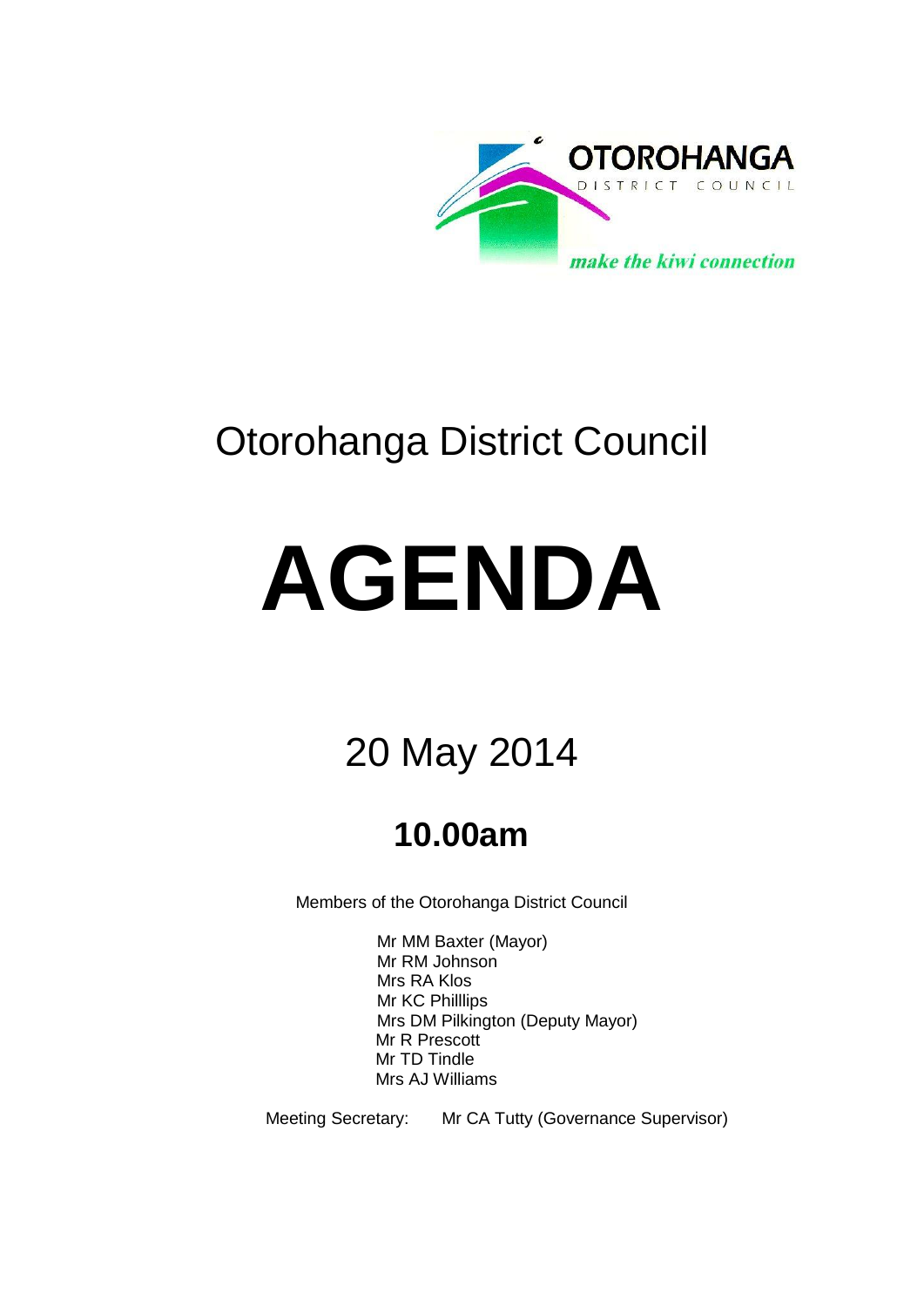### **OTOROHANGA DISTRICT COUNCIL**

20 May 2014

Notice is hereby given that an ordinary meeting of the Otorohanga District Council will be held in the Council Chambers, Maniapoto St, Otorohanga on Tuesday 20 May 2014 commencing at 10.00am.

13 May 2014

**DC Clibbery CHIEF EXECUTIVE**

**AGENDA**

### **ORDER OF BUSINESS:**

| <b>ITEM</b>                                       | <b>PRECIS</b>                                          | <b>PAGE</b>       |
|---------------------------------------------------|--------------------------------------------------------|-------------------|
| <b>PRESENT</b>                                    |                                                        | 1                 |
| IN ATTENDANCE                                     |                                                        |                   |
| <b>APOLOGIES</b>                                  |                                                        |                   |
| <b>OPENING PRAYER</b>                             |                                                        |                   |
| <b>ITEMS TO BE CONSIDERED IN GENERAL BUSINESS</b> |                                                        |                   |
| CONFIRMATION OF MINUTES - 15 APRIL 2014           |                                                        |                   |
| <b>REPORTS</b>                                    |                                                        |                   |
| Item 76                                           | DRAFT MANAGEMENT ACCOUNTS TO 31 MARCH 2014             | 1                 |
| Item 77                                           | <b>GOVERNANCE STATEMENT 2014</b>                       | 2                 |
| Item 78                                           | ROUTINE ENGINEERING REPORT FROM FEBRUARY TO APRIL 2014 | 4                 |
| Item 79                                           | <b>WAIKATO SPATIAL PLAN</b>                            | $12 \overline{ }$ |
| Item 80                                           | REWAREWA RECREATION RESERVE                            | 21                |
| Item 81                                           | ODC MATTERS REFERRED FROM 15 APRIL 2014                | 28                |
| <b>GENERAL</b>                                    |                                                        | 28                |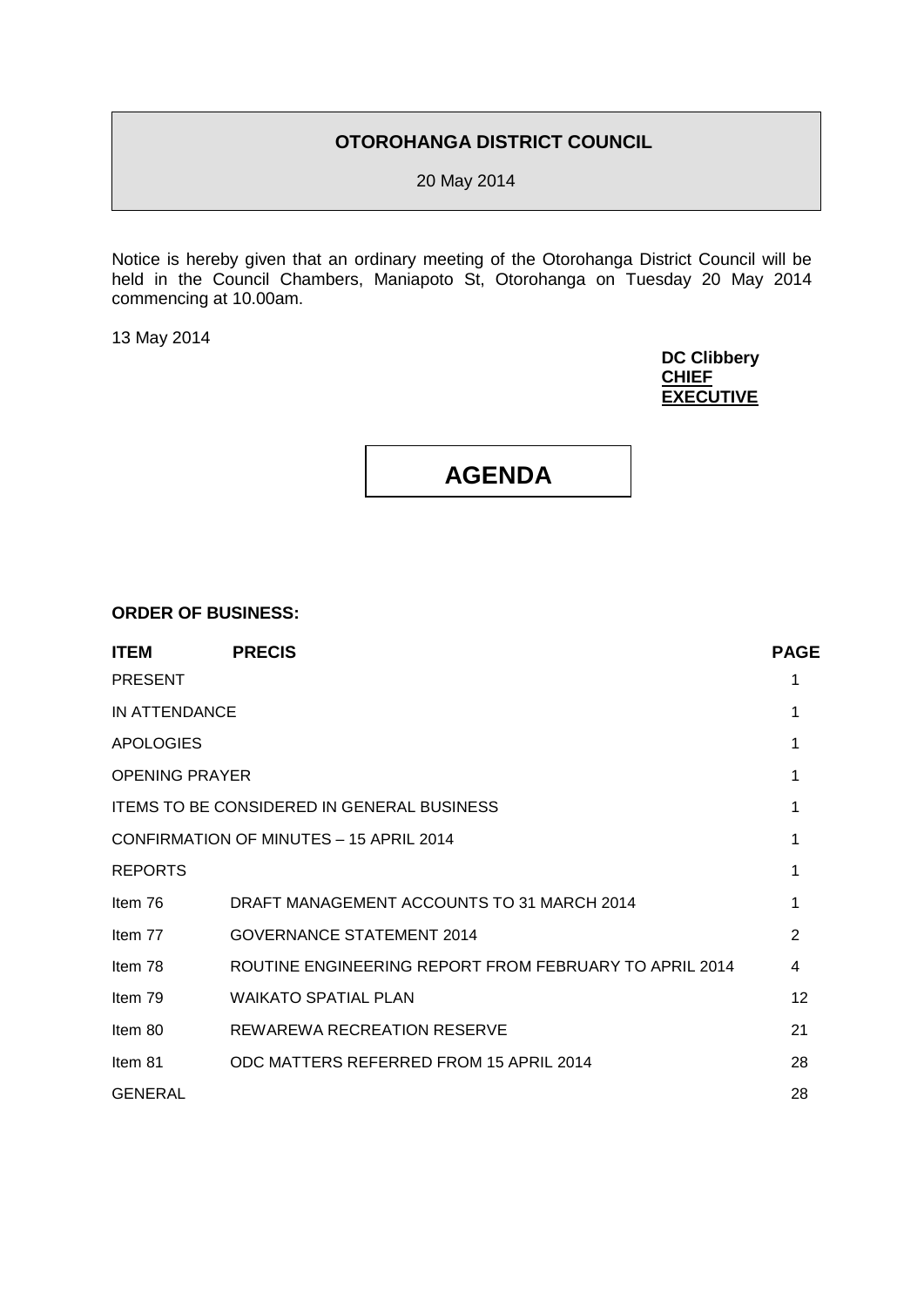**PRESENT**

**IN ATTENDANCE**

**APOLOGIES**

**OPENING PRAYER**

**ITEMS TO BE CONSIDERED IN GENERAL BUSINESS**

**CONFIRMATION OF MINUTES – 15 APRIL 2014**

**REPORTS**

**Item 76 DRAFT MANAGEMENT ACCOUNTS TO 31 MARCH 2014 To: His Worship the Mayor & Councillors Otorohanga District Council From: District Accountant Date: 20 May 2014**

### **Relevant Community Outcomes**

Ensure services and facilities meet the needs of the Community

### **Executive Summary**

The Draft Management Accounts for the year ended 31 March 2014 are attached under separate cover.

### **Staff Recommendation**

It is recommended that:

The Draft Management Accounts for the year ended 31 March 2014 be received.

### **Brendan O'Callaghan DISTRICT ACCOUNTANT**

### **Attachments**

Draft Management Account to 31 March 2014 under separate cover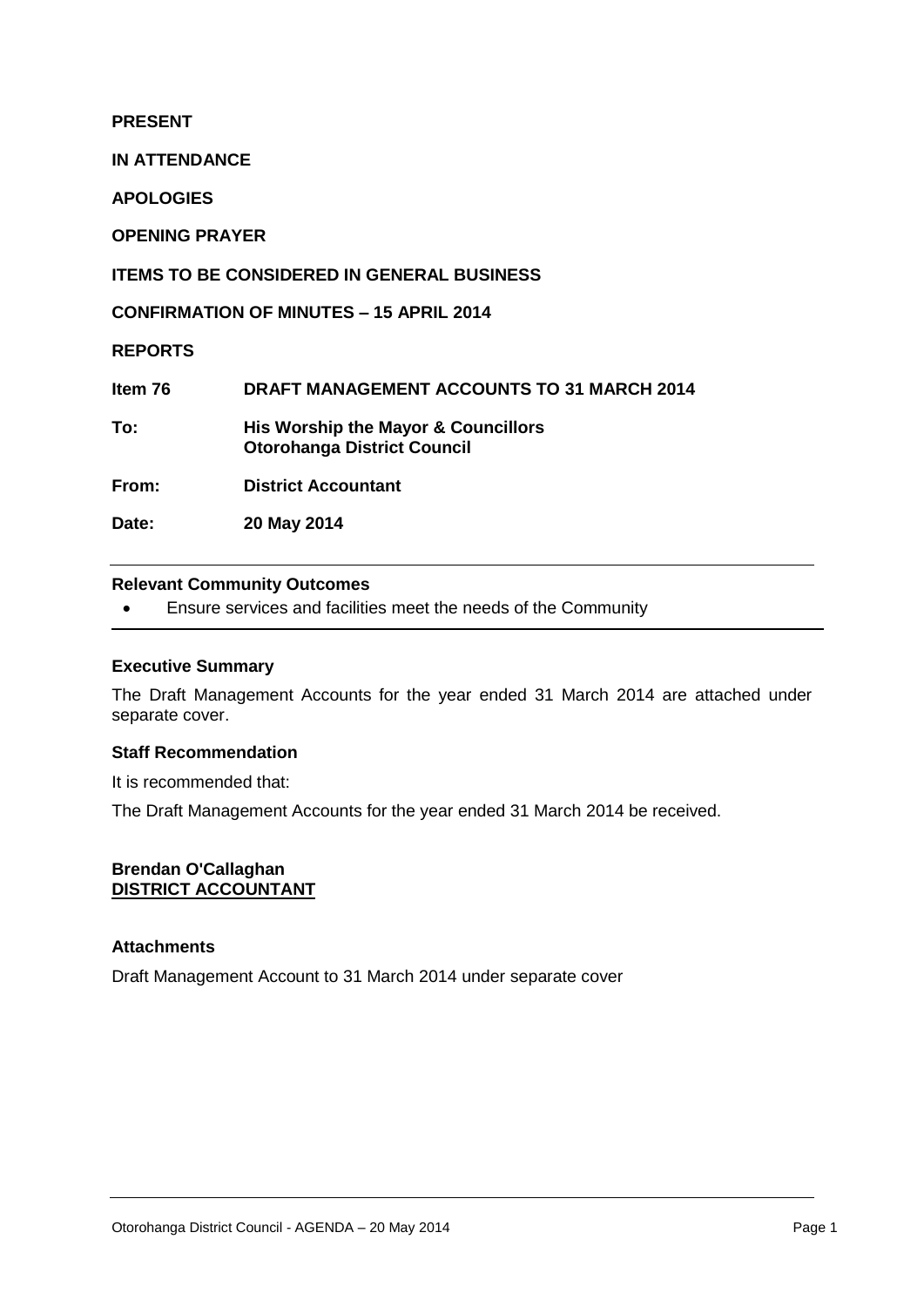**Item 77 GOVERNANCE STATEMENT 2014 To: Otorohanga District Council From: Finance and Administration Manager Date: 20 May 2014**

### **Relevant Community Outcomes**

Foster an involved and engaged Community

### **Executive Summary**

A Local Authority is required to prepare a Governance Statement and make this publically available following the triennial general election of members.

### **Staff Recommendation**

It is recommended that:

The Government Statement be made publicly available after incorporating any changes recommended by Council.

### **Report Discussion**

- 1) Under Section 40 of the Local Government Act 2002, Council is required to prepare and make publicly available, following the triennial general election of members, a local governance statement that includes information on –
	- a) The functions, responsibilities, and activities of the local authority; and
	- b) Any local legislation that confers powers on the local authority; and
	- i) The bylaws of the local authority, including for each bylaw, its title, a general description of it, when it was made, and if applicable, the date of its last review; and
	- c) The electoral system and the opportunity to change it; and
	- d) Representation arrangements, including the option of establishing Maori wards or constituencies, and the opportunity to change them; and
	- e) Members' roles and conduct (with specific reference to the applicable statutory requirements and code of conduct); and
	- f) Governance structure and processes, membership, and delegations; and
	- g) Meeting processes (with specific reference to the applicable provisions of the Local Government Official Information and Meetings Act 1987 and standing orders); and
	- h) Consultation policies; and
	- i) Policies for liaising with, and memoranda or agreements with, Maori; and
	- j) The management structure and the relationship between management and elected members; and
	- k) Equal employment opportunities policy; and
	- l) Key approved planning and policy documents and the process for their development and review; and
	- m) Systems for public access to it and its elected members; and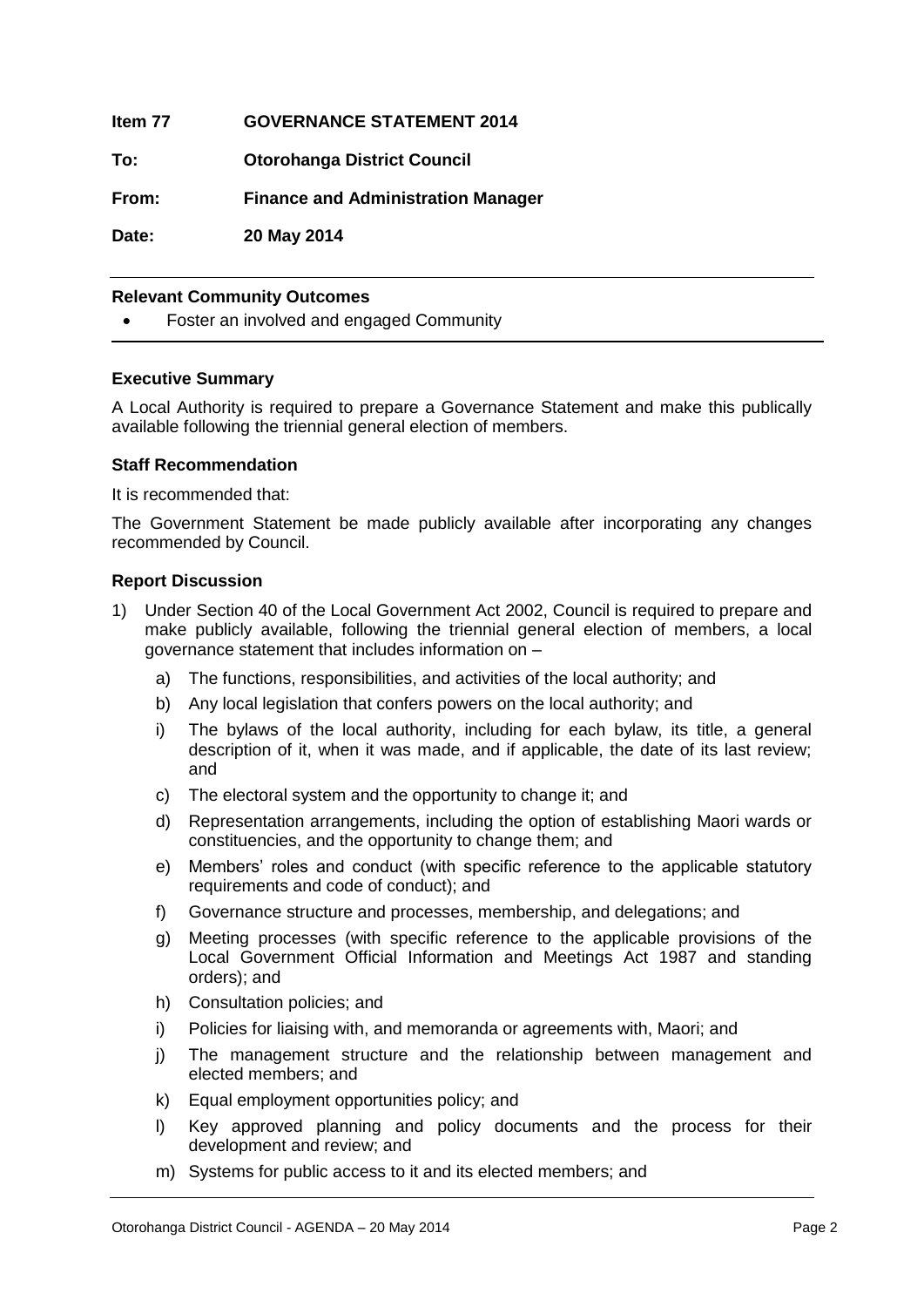- n) Process for requests for official information.
- 2) A local authority must comply with subsection (1) within 6 months after each triennial general election of members of the local authority.
- 3) A local authority must update its governance statement as it considers appropriate.

The Governance Statement is attached under separate cover for Council to review and make changes as it considers appropriate.

### **GD Bunn FINANCE AND ADMINISTRATION MANAGER**

### **Attachments**

Governance Statement under separate cover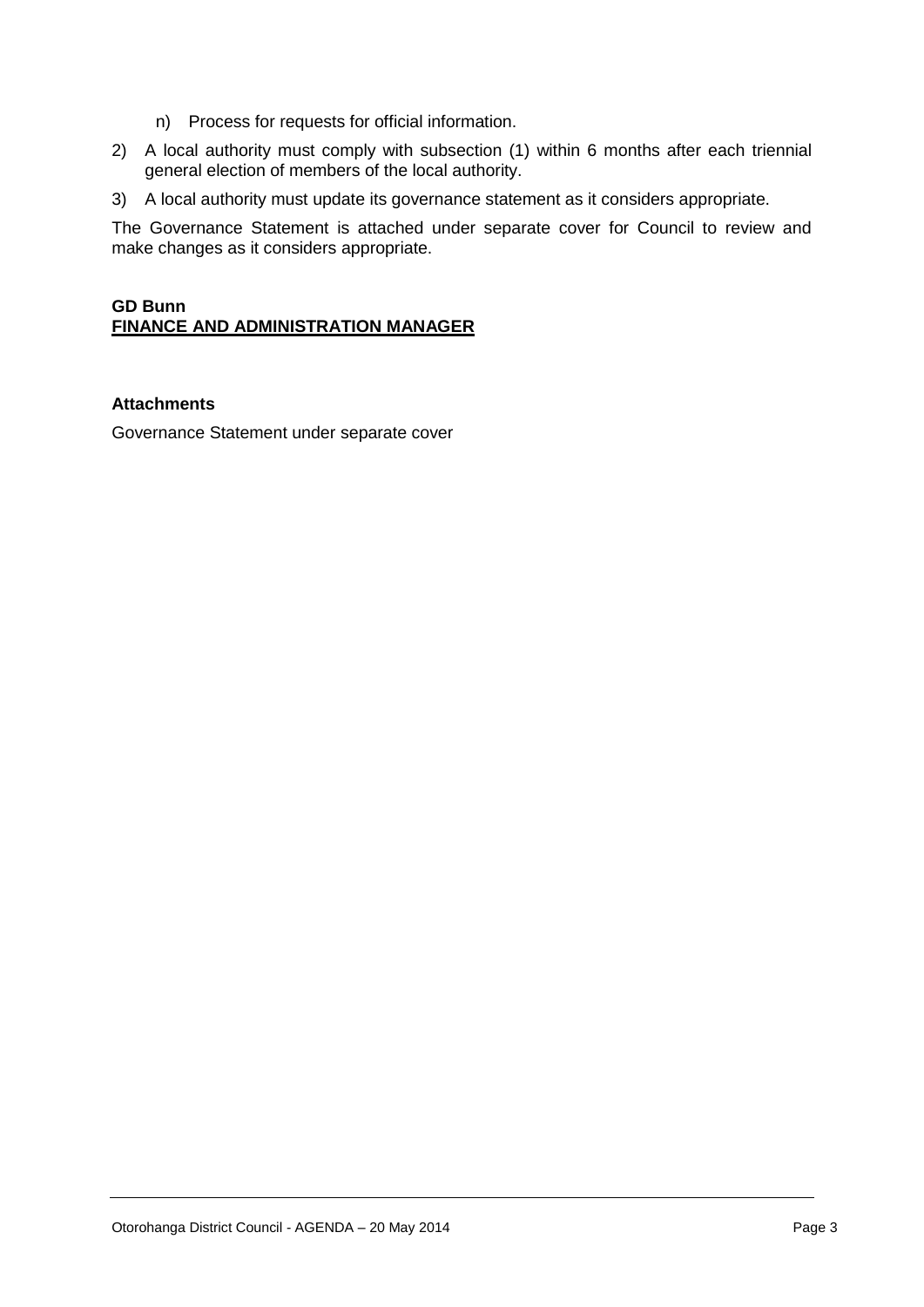### **Item 78 ROUTINE ENGINEERING REPORT**

**To: Mayor and Councillors Otorohanga District Council**

**From: Engineering Manager**

**Date: 20 May 2014**

### **Relevant Community Outcomes**

- The Otorohanga District is a safe place to live
- Ensure services and facilities meet the needs of the Community

### **Executive Summary**

This is a routine report on engineering matters for the period February 2014 to April 2014.

### **Staff Recommendation**

It is recommended that:

The report be received.

### **SECTION 1: ROAD MAINTENANCE**

### **Contract 963 Road Maintenance 2012 – 2014**

### **Inframax Construction**

Additional and larger road signs have been installed at the Te Kawa / Ouruwhero Road intersection.

The slippery corner at the water reservoir on Ouruwhero Road has also been upgraded with a 160m length of excess bitumen being milled off the road surface, then the whole section re-laid with asphalt.

Several unsealed roads have been badly affected by corrugations during the summer, the only way to remove them is to cut them out completely with a grader but during long dry spells this can destroy the hard pavement. Once the roads are moist again following rain, they will be graded and rolled to remove all defects. A circuit of grading and rolling is programmed to be completed prior to the onset of winter.

A roadside mowing round using three tractors is currently being undertaken, cutting back vegetation that is above the normal three or four cut mow. This vegetation once wet tends to hang over the mowed areas obscuring vision and also looks unsightly. Following a discussion with the Contractor a trial was completed on Harbour road, which proved successful, we therefore decided to undertake a full round. The first tractor will cut the higher material then the other two machines carry out a normal three or four cut, which also mulches the material from the first cut. What has been completed looks very good, and will improve vision and sight distances, it will also improve the drying of pavements during good weather, leading to a safer road environment.

With winter almost upon us, drainage and culvert inlets and outlets are being improved on several roads. This involves walking a digger along the road and clearing cut outs drains and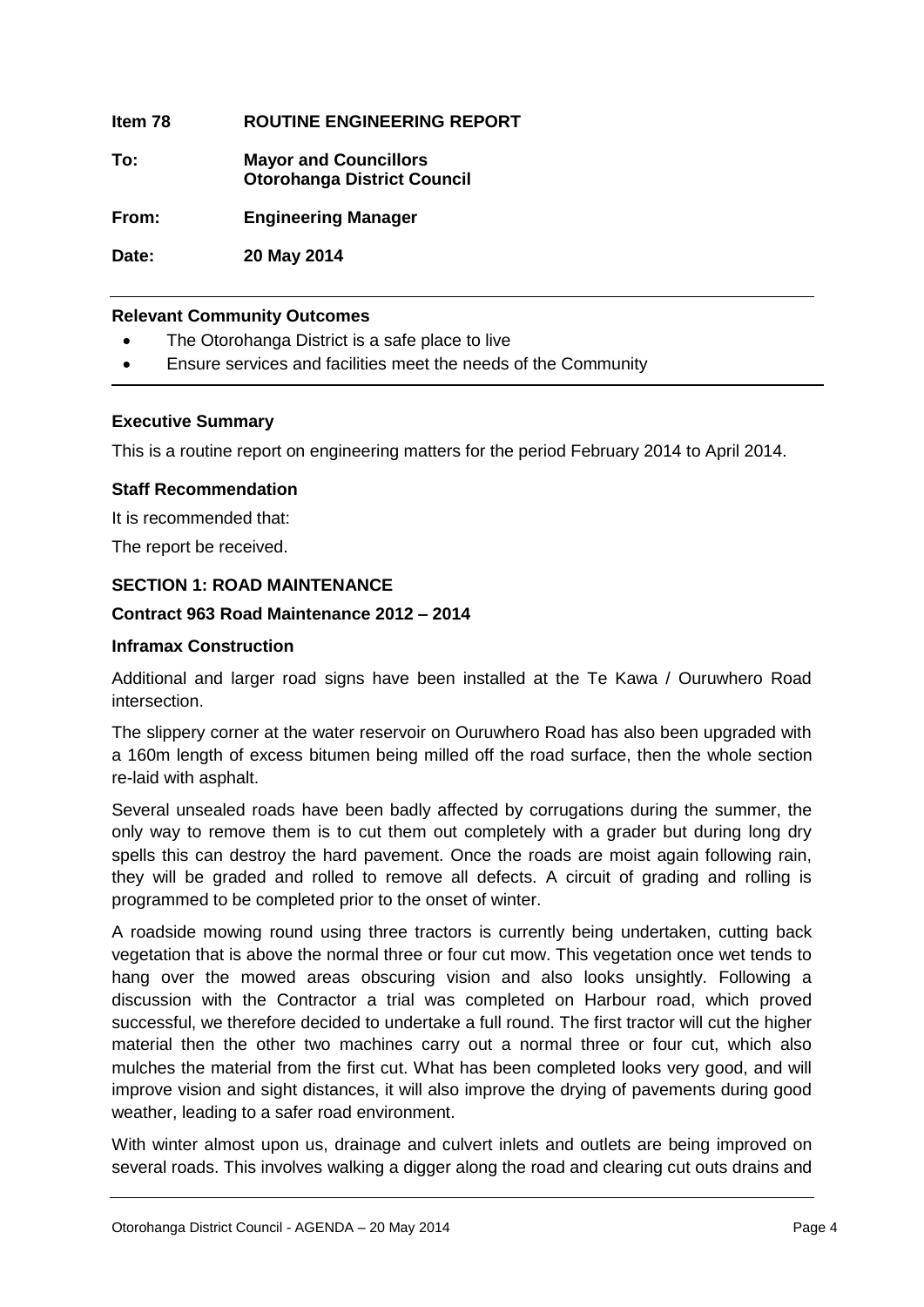culvert drainage in general. Inframax have three crews undertaking this project with work starting in Ranginui, Mangati and Wairehi roads.

Hauturu slip is still causing us some grief, it is still moving slowly requiring a clean-up every week or two, it is being constantly monitored by ourselves and the Contractor. Some shaping and compaction of the loose material in the slip face is planned before winter, to prevent this material from becoming water logged and mobile.

In the last week of April we had another spate of attacks on signage around the Bayley / Lethbridge road area, with sign posts either being cut off or ripped out of the ground.

### **Contract 981 Pavement Marking**

### **(Roadrunner Markers)**

Apart from a few yellow no parking lines and a repaint of the blue disabled parking zones all marking has been completed for the current year.

### **Contract 920 Street lighting**

### **(The Lines Company)**

This contract has been running with no problems, the new Contract 982 has been written and is currently out to tender.

North Power are currently working in the district replacing poles for The Lines Company.

### **Contract 994 2nd Coats & Reseals**

### **Shared Services (Waitomo)**

### **(Higgins Construction)**

All physical works in this contract are completed, a drive over inspection of all sites in the District is to be undertaken to check all work is completed for final sign off.

### **Contract 980 Bulk Metalling (2012 – 2015)**

### **(Inframax Construction)**

Work on this contract is planned to be completed before the end of June.

### **Contract 973 Area Wide Pavement Treatment**

### **(Inframax Construction)**

Work began on this contract in the last week of January, involving seven sites to be treated. One site has been completed on each of Honikiwi, Ngaroma, Maihiihi and Waitomo Valley Roads, with three sites still to finish, two on Otewa Road and one on Honikiwi Road. Work has progressed well on all sites to date, with very good end results, and it is expected that the outstanding works will be completed by the end of May.

### **Contract 1000 - Footpath Construction & Maintenance**

This contract was tendered, but only one price was received, which was considered to be excessively high.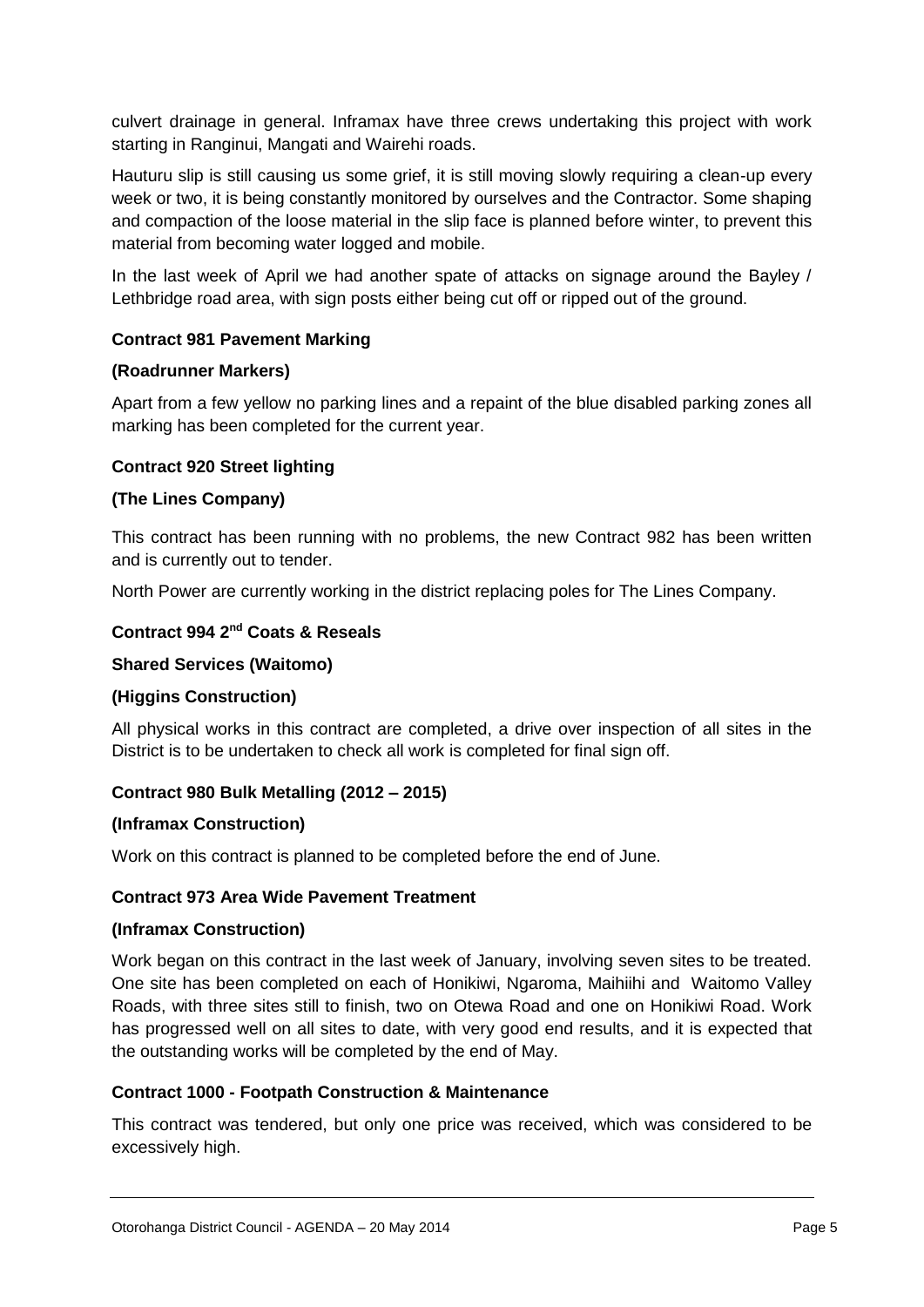With none of the contract works being considered very urgent, a decision was made to combine the works proposed under this contract with similar works to be undertaken in the next financial year, and to tender the combined contract in the spring.

### **SECTION 2: CONSTRUCTION PROJECTS**

### **Contract 990 Otorohanga West Stop Banks (Holden Earthmoving Ltd)**

The contract is to top up levels of stop banks to original design levels when constructed in1960.

The works have now been completed and very satisfactory results have been achieved in respect of the works and associated Resource Consent compliance.

### **Contract 999 Te Kanawa / Lawrence St & Te Kawa St Intersections & Stormwater works**

The contract includes a 90 metre extension of a 300mm storm water line, associated sumps and manholes along Lawrence Street to aid drainage from adjacent properties, improvement of footpath and addition of traffic islands at Te Kawa St to improve intersection safety.

The works have now been completed with satisfactory results.

A minor extension of the footpath is to be made at the intersection of Te Kawa and Haerehuka Streets to improve the directness of pedestrian movement through the new traffic island.

### **Contract 995 Wharepuhunga Road Improvements**

This contract is to conduct pavement renewals and improvements to an approximately 2km long section of Wharepuhunga Road from the intersection with SH3.

The completion of the work has been delayed until the 2014/15 year, but consultation with affected landowners has been recently conducted.

### **Contract 1008 Te Kanawa St Stormwater Improvement**

This is a contract to pipe a short (19 metre) length of a large capacity storm water drain (currently open) which runs through the centre of a private residential property at 16 Te Kanawa Street, Otorohanga.

Tenders have been received for the contract, but following discussion by the Otorohanga Community Board a decision has been made not to proceed with the project, as it was considered that the project did not meet the criteria for full Council funding of the works.

### **Contract 821 Wahanui Crescent Upgrade**

This contract is to conduct improvements to the Council and Otorohanga Timber Company entrances and surrounding areas, including adjacent kerb and channel and stormwater systems. This work will further develop the area as the 'transport hub' of the community.

Three tenders were received as follows:

| <b>Base Civil</b>     | \$85,989.30  |
|-----------------------|--------------|
| Fulton Hogan          | \$109,503.76 |
| Inframax Construction | \$109,594.46 |

The contract was awarded to Base Civil and site works are expected to commence on 19 May.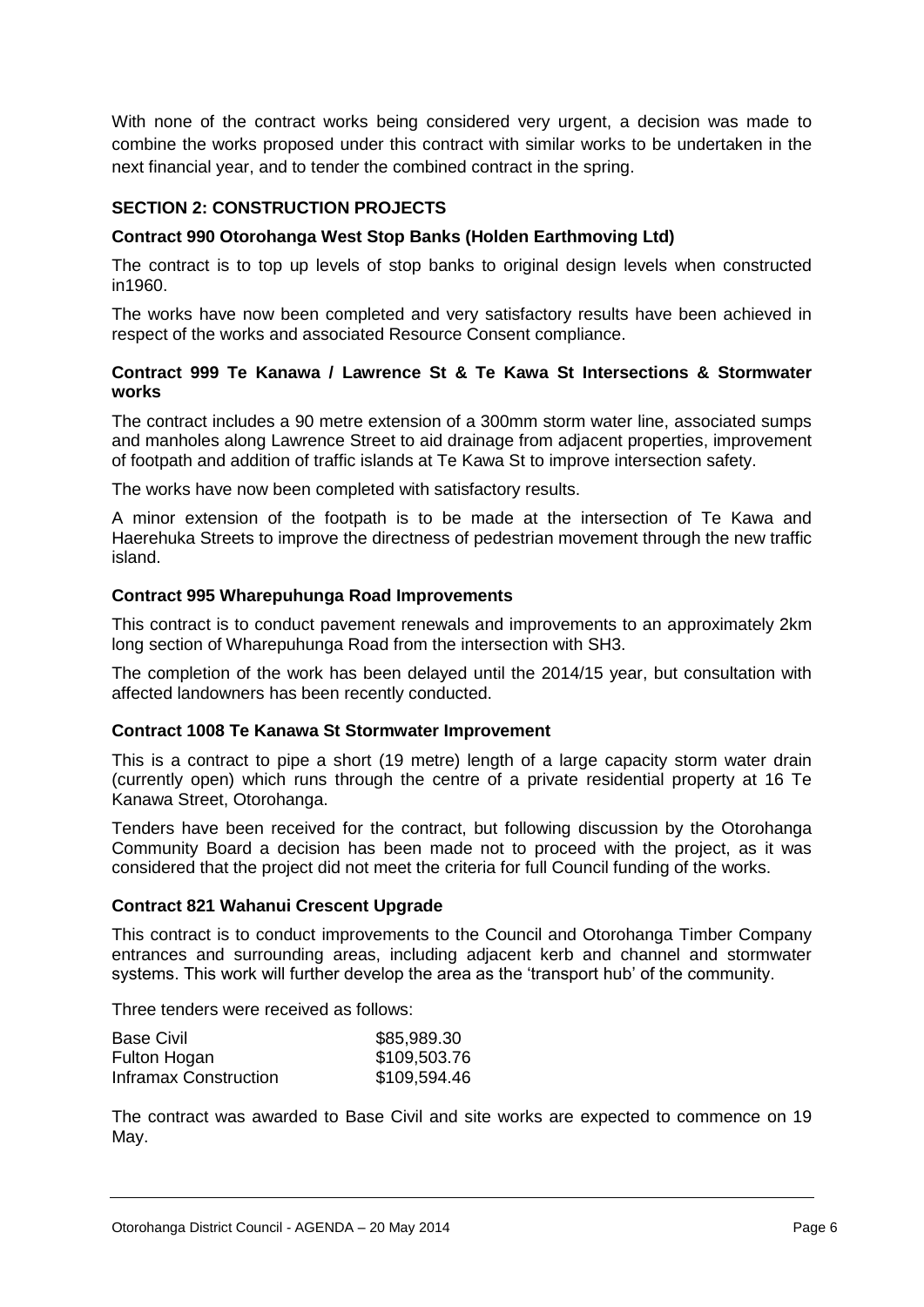### **Underpasses**

Coull Farms have installed an underpass on Haurua Road following the purchase of the Martin property.

Lease of Land Under Road documents have been drawn up for underpasses on Ouruwhero Road, Awatane Road, Haurua Road and McRae Road.

### **SECTION 3: WATER SERVICES**

### **Kawhia Water Supply**

The supply of potable water to Kawhia has again been uneventful over the last three months.

The contract for the new UV filters and one micron filter along with associate telemetry which was awarded to UGL is on programme for completion by the end of May. Continuity of supply has been maintained with a couple of planned shut-downs being carried out in relatively short windows which placed no stress on the reservoir storage capacities.

### **Arohena Water Supply**

There have been no major issues with any of the Arohena scheme plants with continuity of supply and water quality acceptable during this period. Low flow levels came close to critical on the Taupaki scheme however supply was maintained and thankfully the drought has broken.

There are ongoing challenges with the Taupaki sand filter operation, options have been explored and it was thought that to fix this a permanent solution would require the replacement of the filter vessel. The water services team have however, managed to remove and repair the exiting filter and replace the sand. The sand filter appears to be functioning well.

The replacement of the Huirimu dugout cover and liner is planned for the next financial year. Chlorine levels in the scheme will then be re-measured and need for a chlorine analyser will be revisited.

### **Tihiroa Water Supply**

The work done in the last quarter of 2013 on the Tihiroa Plant and careful monitoring has resulted in the plant running to an acceptable level since. It is likely that the sand filter will again cause problems in approximately three months' time and options are currently being explored with the Scheme Committee to refurbish or possibly replace the sand filter. A report by consultant David Voss has been completed and Council is awaiting a decision from the Committee on their preferred course of action.

There is also the need for significant work on the electrical switchboard; two quotes have been requested from John Deere Electrical and JLE Electrical. These are expected to be delivered in the week ending 16 May 2014. Estimated cost is \$45 000.

The construction of the new PACl bund outside the building has been completed and the new storage tank has been ordered and delivery is expected on the  $15<sup>th</sup>$  of May. The water services team will then install the new tank and remove the two smaller tanks currently located within the plant building.

There has been preliminary discussion with Nova Energy Ltd regarding potential synergies between the Tihiroa supply and the water needs of a proposed gas fired power station in the Tihiroa area.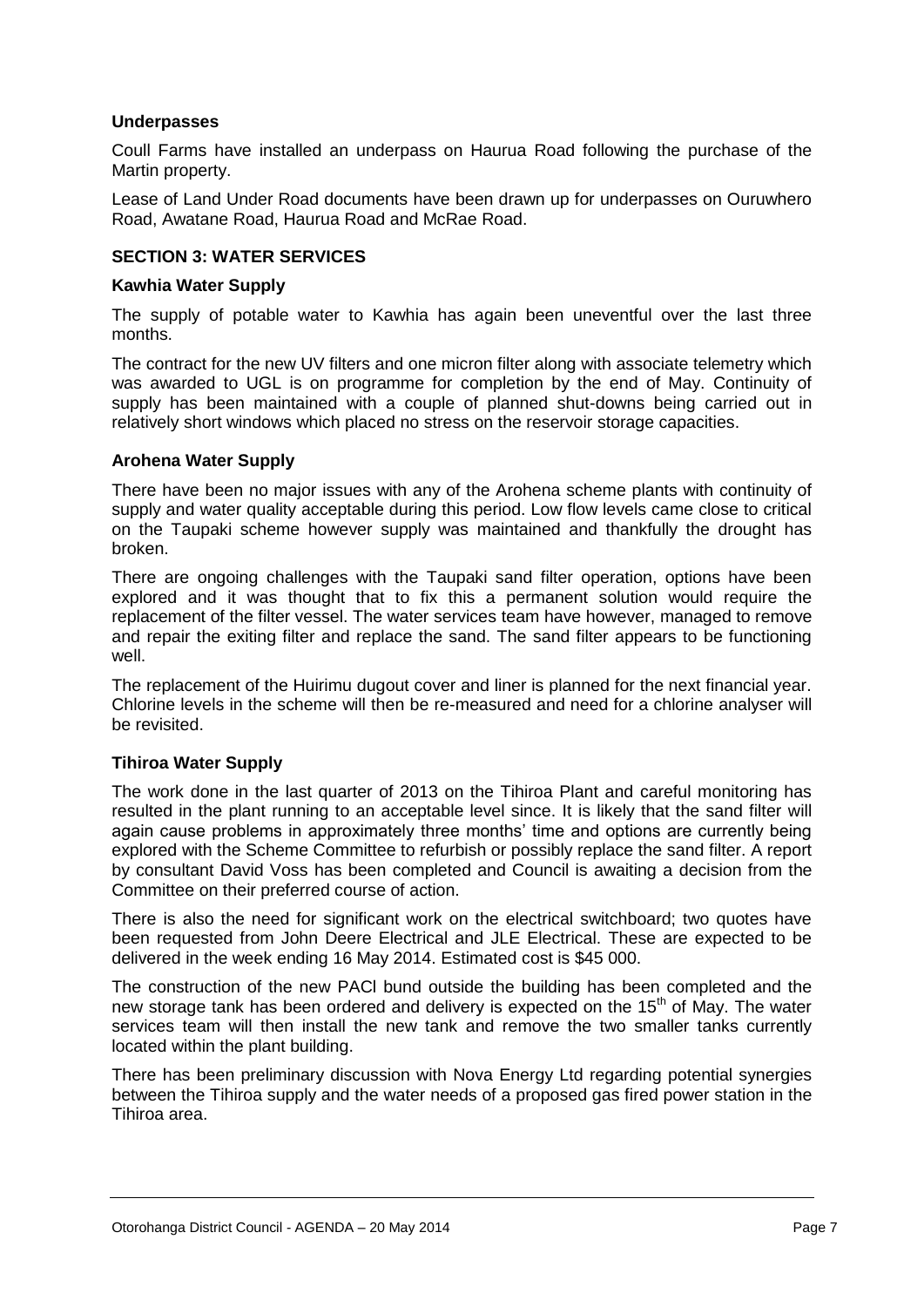### **Otorohanga and Waipa Water Supplies**

The Otorohanga water treatment plant is running well. All pumps are performing as required and there are no known significant issues with any of the reticulation pipework. There have been a number of leaks in the pipework fittings due to age on both the Otorohanga and Waipa reticulation lines which have been repaired and this trend is likely to continue. The incidence and observation of leaks may have been exacerbated by the recent very dry weather and associated ground movement.

The low lifts pumps will no longer be replaced in this financial year, as once detailed investigation took place it became apparent that the cost or replacing "like for like" pumps would necessitate reconstruction of the intake structure which alone would cost \$45 800, thus making the exercise far more expensive than budgeted. An investigation and subsequent report was completed by consultant Cliff Boyt which identified the most cost effective solution with an acceptable risk profile as the use of self-priming submersible pumps located on the river bank at the level of the current intake structure platform.

The working parts of the lime hopper have been replaced along with an associated telemetry upgrade which means the pH level of the treated water can be controlled accurately. The old parts were simply worn out and beyond their useful life span.

### **Storm water Pump Stations**

No issues have arisen with the pump stations during this period of low rain fall.

The Mair Street pump station electrical board upgrade has been awarded to Kiwi Control Systems for \$55 615 with works scheduled to commence 12 May 2014.

### **Otorohanga Waste Water**

The waste water plant is functioning well, the additional bottom fed aeration system has achieved a significant reduction in the Ammoniacal Nitrogen and Total Nitrogen levels at the point of discharge. These were consistently outside resource consent levels and are now comfortably inside them.

The consent value for Ammoniacal Nitrogen is 15  $g/m<sup>3</sup>$ . In September 2013 this level was 25, in March this had dropped to 11.7 and in April further reduced to 10.0.

For Total Nitrogen the consent value is 30 gm/m3. In September 2013 this level was 31, in March this had dropped to 14.9 and in April further reduced to 13.9, again an excellent result.

Problems were encountered with a length of sewer line running along Kakamutu Street which required jetting. This has resolved the problem to the satisfaction of the local residents.

### **SECTION 4: PARKS AND FACILITIES**

### **Parks and Reserves**

Parks and reserves are being well maintained, ANZAC day celebrations went off without a hitch in both Otorohanga and Kawhia. Some in-ground lighting in Memorial Park requires replacing and the brick paving has become uneven and would benefit from being re-laid.

### **Memorial Swimming Pool**

Water quality is well within the required parameters and patronage levels were good over the summer period when the outdoor pool was open. Feedback has been positive and new hand driers and fans have been fitted to the changing rooms.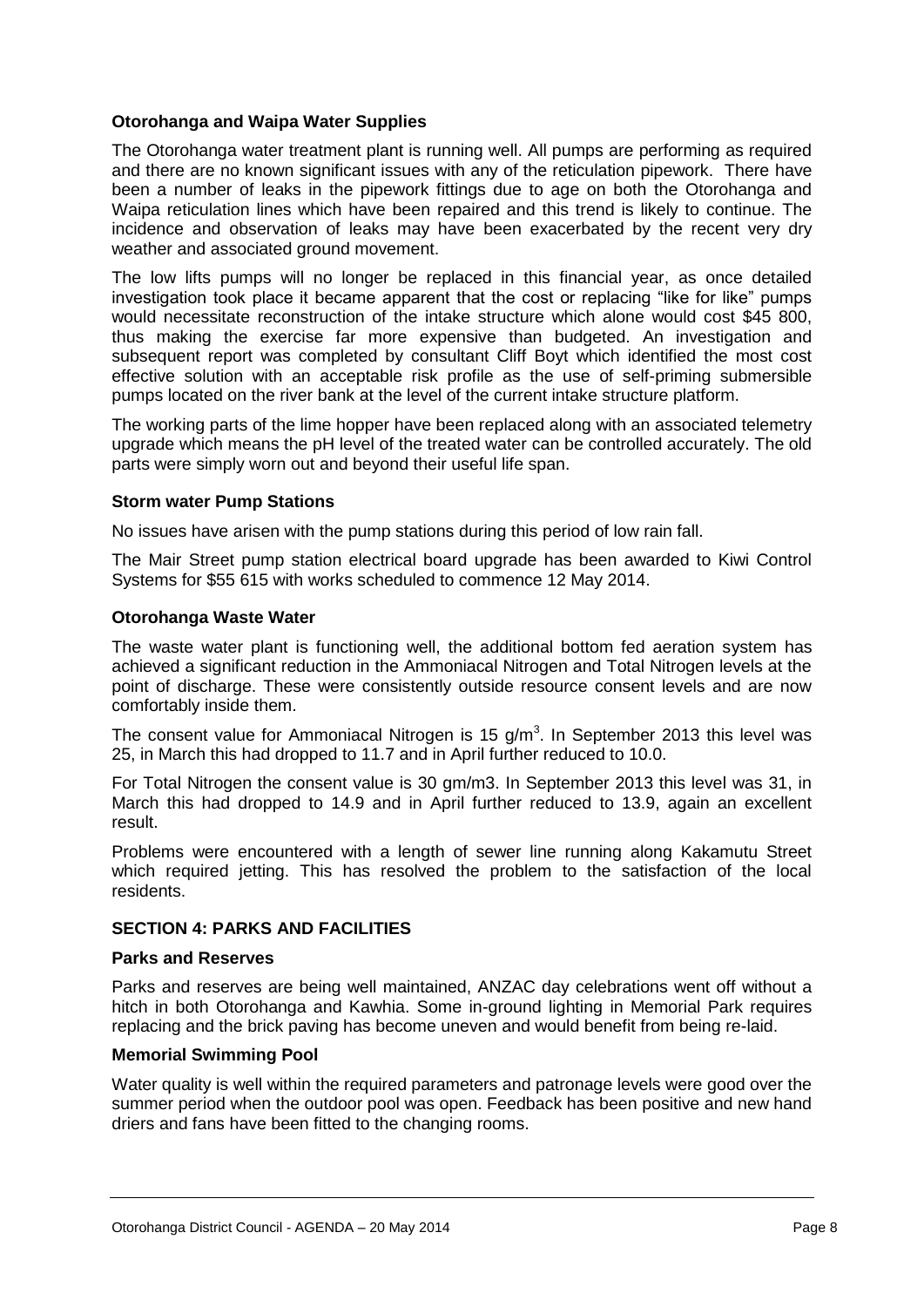### **Kawhia**

All the Kawhia parks and facilities are being maintained to a good standard, as is the cemetery. There have been no further significant issues with horses damaging parks and the Kaora Track and black poplars which were damaging the slopes and in danger of toppling over the track have been cut down

The work on the stone seawall which needed repairing / replacing has been completed.

The six new groynes and new retaining wall next to the boat ramp at the end of Kawhia Street will be completed by the end of June 2014.

The roof has been replaced on the Kawhia Museum and the painting of the parapet is complete.

Repairs and strengthening of the Kawhia Wharf is to be carried out in late May / early June. Details of the form of these works are currently being finalised after New Zealand Steel indicated that it did not support protective spray treatments to the concrete, and instead favoured use of the available funding to conduct further minor concrete repairs on the seaward end of the wharf.

### **Summary**

The last three months have been pleasingly uneventful for the Water Services and Parks teams. Greater emphasis is being placed on preventative maintenance and future proofing and whilst this is in its early stages favourable results are beginning to be seen.

### **SECTION 5: REFUSE AND RECYCLING**

Services are generally operating well, though one of the contractors specialist collection trucks was off the road for an extended period, requiring more intensive use of the other available collection vehicles, which resulted in kerbside collections in Otorohanga occurring much later in the day than normal.

There have been some reports of overflowing litter bins, but these reports have been irregular and the contractor has been extremely efficient in promptly responding to these reports and emptying the bins.

A number of refuse bins in Otorohanga have been upgraded, and two additional bins are being installed, near the Harvest Centre and at the Bob Horsfall Reserve.

The newly commissioned rural recycling centre at Maihihi appears to be operating well, and there has been an expression of community support for the proposed establishment of a further rural recycling centre at that location.

### **SECTION 6: OTHER MATTERS**

### **Delivery of Technical Services**

A decreased extent of construction projects has created a need to reappraise the way in which certain technical works, including survey and design, are undertaken.

For many years nearly all such works have been undertaken by Council staff, with negligible use of external consultants.

The reduced workload does however now makes it difficult to justify having specialist technical positions such as a surveyor. It had been previously agreed that there would be exploration and trials of using external service providers for this work, and the recent death of Council's Surveyor, Gerry Ford, will accelerate this.

Whilst it is intended to explore the potential for greater use of consultants, there are no expectations that Council's use of consultants will become as extensive as at some other local authorities, as it is still believed that delivery of some technical functions in-house is advantageous.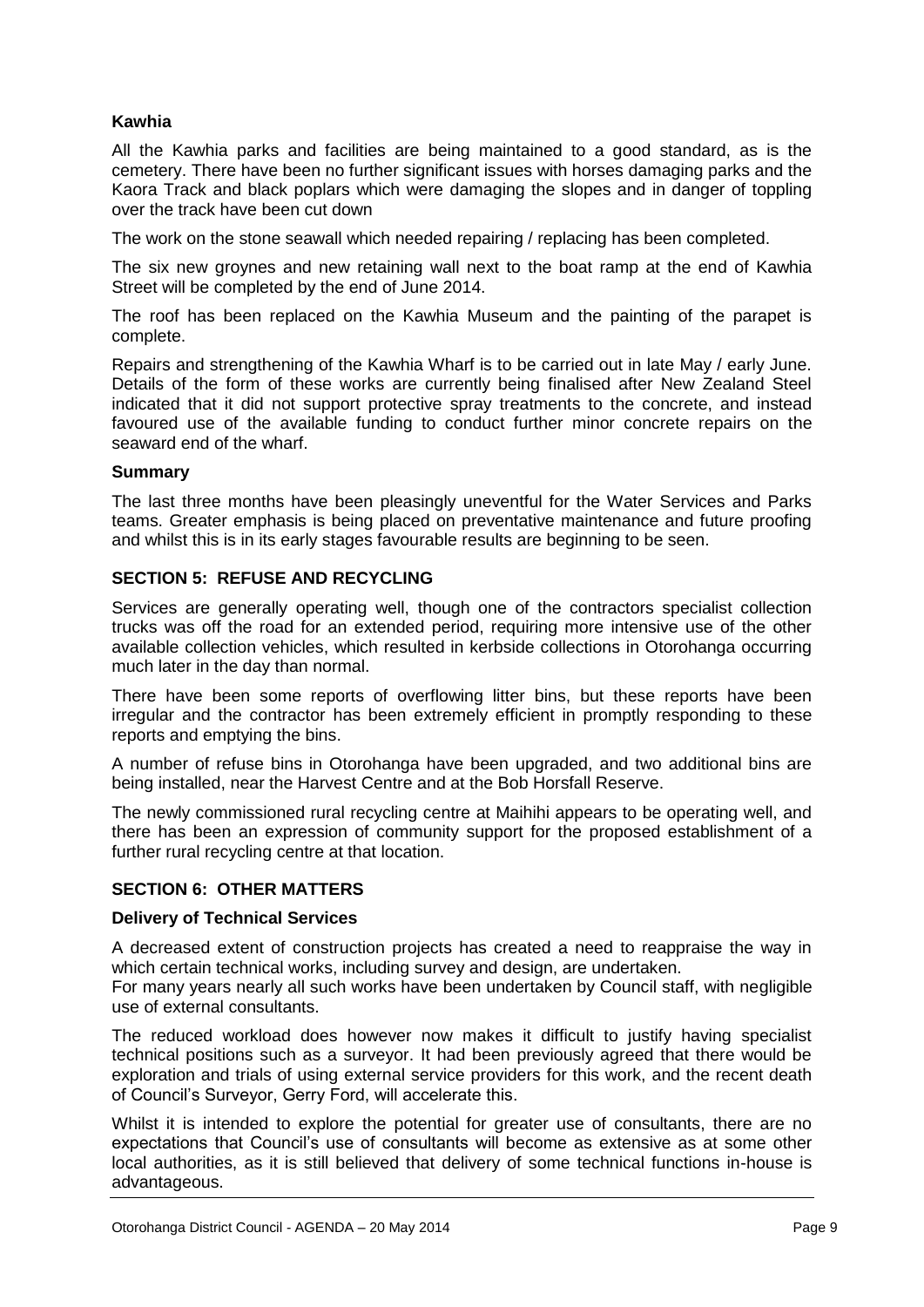### **High Speed Internet Services**

The work by Chorus Ltd to enable provision of high speed internet services to businesses on Progress Drive, Huiputea Drive and the southern part of Main North Road has now been completed.

The cost of \$51,600 is to be evenly shared by the Otorohanga Community Board and the Otorohanga District Development Board.

It has been suggested that a letter should be provided to businesses in that area making them aware of the availability of the service and encouraging them to connect to it.

### **Preparation for Long Term Plan**

Staff are currently working on revision of the roading and water services asset management plans in preparation for next year's long term plan. Though it is not yet law, the currently proposed amendment of the Local Government Act will see the required duration of Council's 'planning window' for core infrastructure extend from the current 10 years to 30 years.

Another important input into the LTP will be the results of the Desired Level of Service Survey, which is also currently being prepared.

### **Telecom Wireless 'Hotspot'**

Earlier this year Telecom invited its customers to nominate locations for its 1000<sup>th</sup> 'free WiFi Hotspot' where there is free access to internet in public places for the following persons:

- Telecom Pay Monthly or Prepaid Value Pack customers
- Gen-i mobile plan customers
- Anybody with a New Zealand or Australian mobile capable of receiving SMS messages will get 1 week free access, followed by an offer of charged access at \$9.95 for each 30 days.

There were a number of nominations and the successful nomination was from James Robertson, whose suggestion was '*anywhere in Otorohanga – the Kiwiana Capital of New Zealand and the world*'.

Council has subsequently been informed of Telecom's decision to put this Hotspot in Otorohanga, and has asked Council to decide where in the community the Hotspot should be located. The WiFi service provided by a Hotspot is typically available within a radius of 60metres to 80 metres from the Hotspot.

There has been discussion with the Otorohanga Community Board as to where the Hotspot should be located and it has been agreed that a position at the centre of the Wahanui Crescent 'transport hub' area is most suitable.

The position of the Hotspot and the expected area of service coverage is shown in the figure below.

The diamond shape represents the approximate extent of the free WiFi service currently provided by the Otorohanga Library. The two areas together will provide extensive WiFi availability in the community areas most frequented by visitors.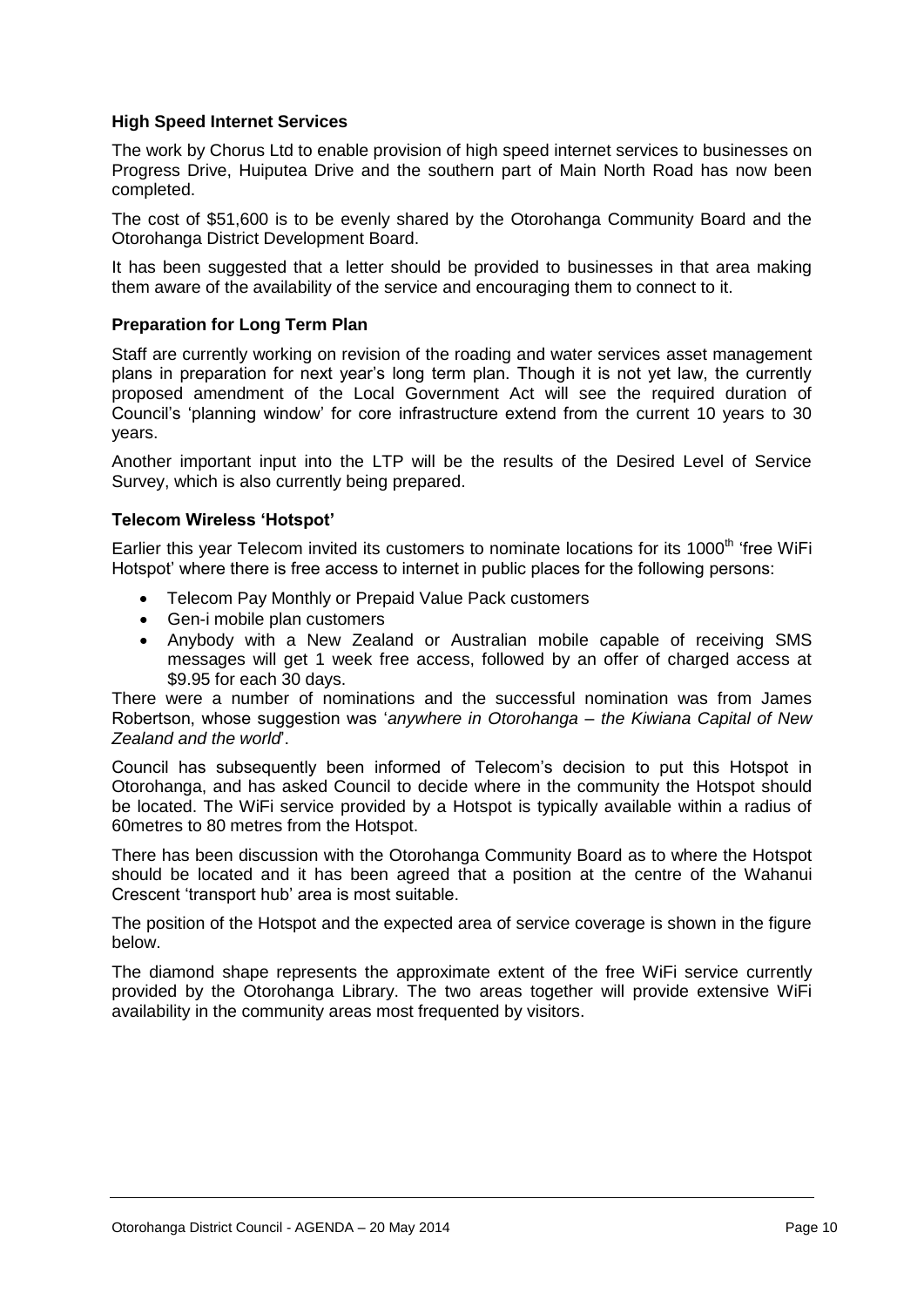

**Dave Clibbery ENGINEERING MANAGER**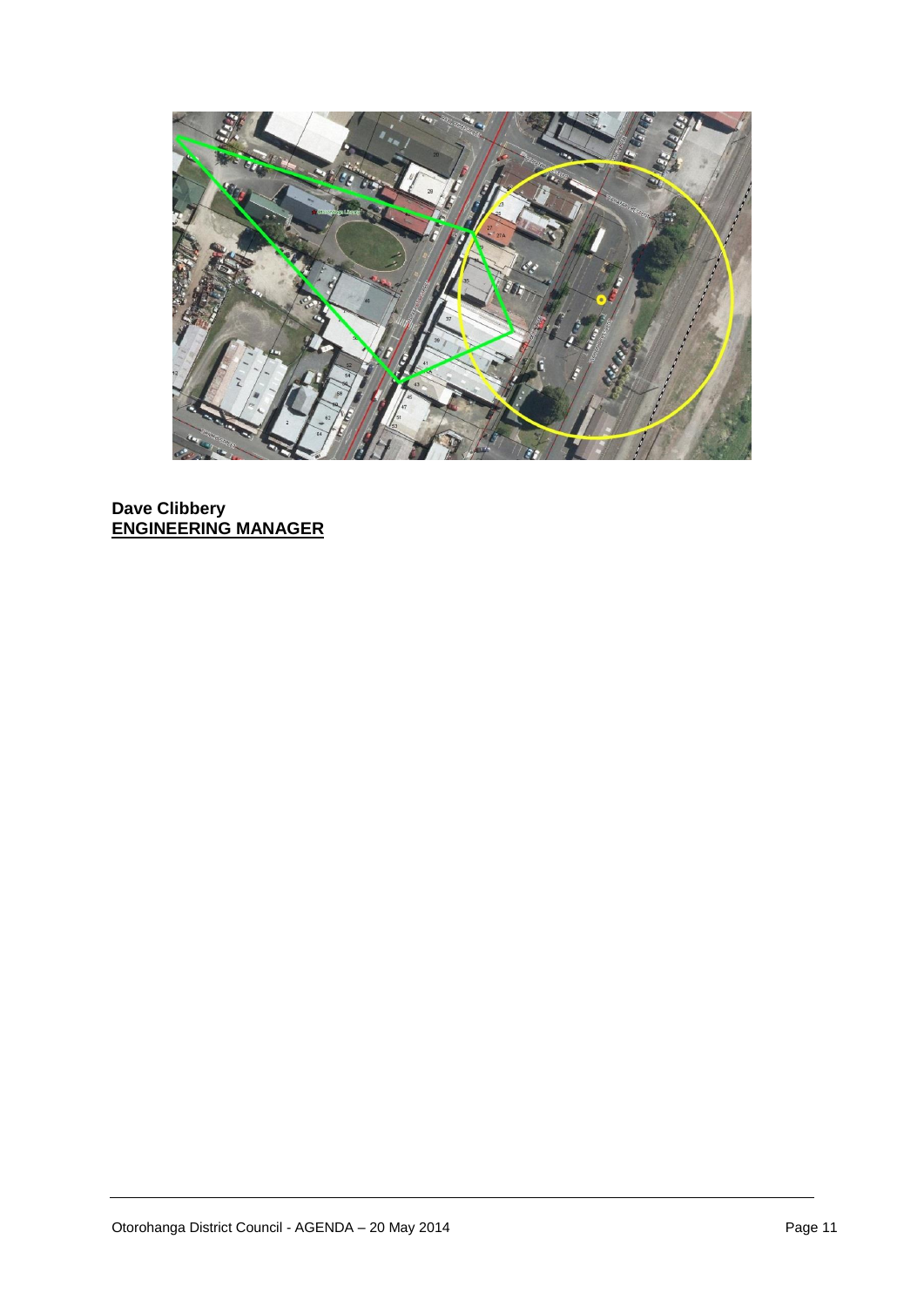**Item 79 WAIKATO SPATIAL PLAN To: Mayor and Councillors Otorohanga District Council From: Chief Executive Date: 20 May 2014**

### **Relevant Community Outcomes**

Ensure services and facilities meet the needs of the Community

### **Executive Summary**

The Waikato Mayoral Forum seek further approvals of Council to progress development of the Waikato Spatial Plan, and has provided the content of this report, the purpose of which is to :

- 1. Seek Council approval to establish the Waikato Spatial Plan Joint Committee to guide development and consultation of the Waikato Spatial Plan, and recommendation of the Spatial Plan to Councils for adoption.
- 2. Enable Council to nominate a representative to sit on the Spatial Plan Joint Committee

### **Staff Recommendation**

It is recommended that:

Pursuant to clause 30 of Schedule 7 of the Local Government Act 2002, Otorohanga District Council resolves:

- (a) To adopt the attached Terms of Reference for the Waikato Spatial Plan Joint Committee;
- (b) To appoint Councillor [*insert Councillor's name*] as the Council member of the Waikato Spatial Plan Joint Committee.
- (c) To appoint Councillor [*insert Councillor's name*] as the alternate Council member of the Waikato Spatial Plan Joint Committee.

### **Report Discussion**

Council confirmed its commitment to progress with a Waikato Spatial Plan on 15 April 2014.

The development, adoption and implementation of a spatial plan will require a governance structure representative of the Waikato region that can hear submissions and make decisions. The Mayoral Forum have received advice from Helen Atkins (Partner, Atkins, Holm, Majurey), who concludes that the most effective mechanism to aid in the preparation/development of the Spatial Plan is a joint committee of all the Councils' of the region.

The Mayoral Forum has identified the formation of a joint committee as the most appropriate mechanism for developing and adopting a Waikato Spatial Plan.

### **Terms of Reference**

A terms of reference for the Joint Committee has been approved by the Mayoral Forum and is recommended to Councils for adoption. Features of the terms of reference include: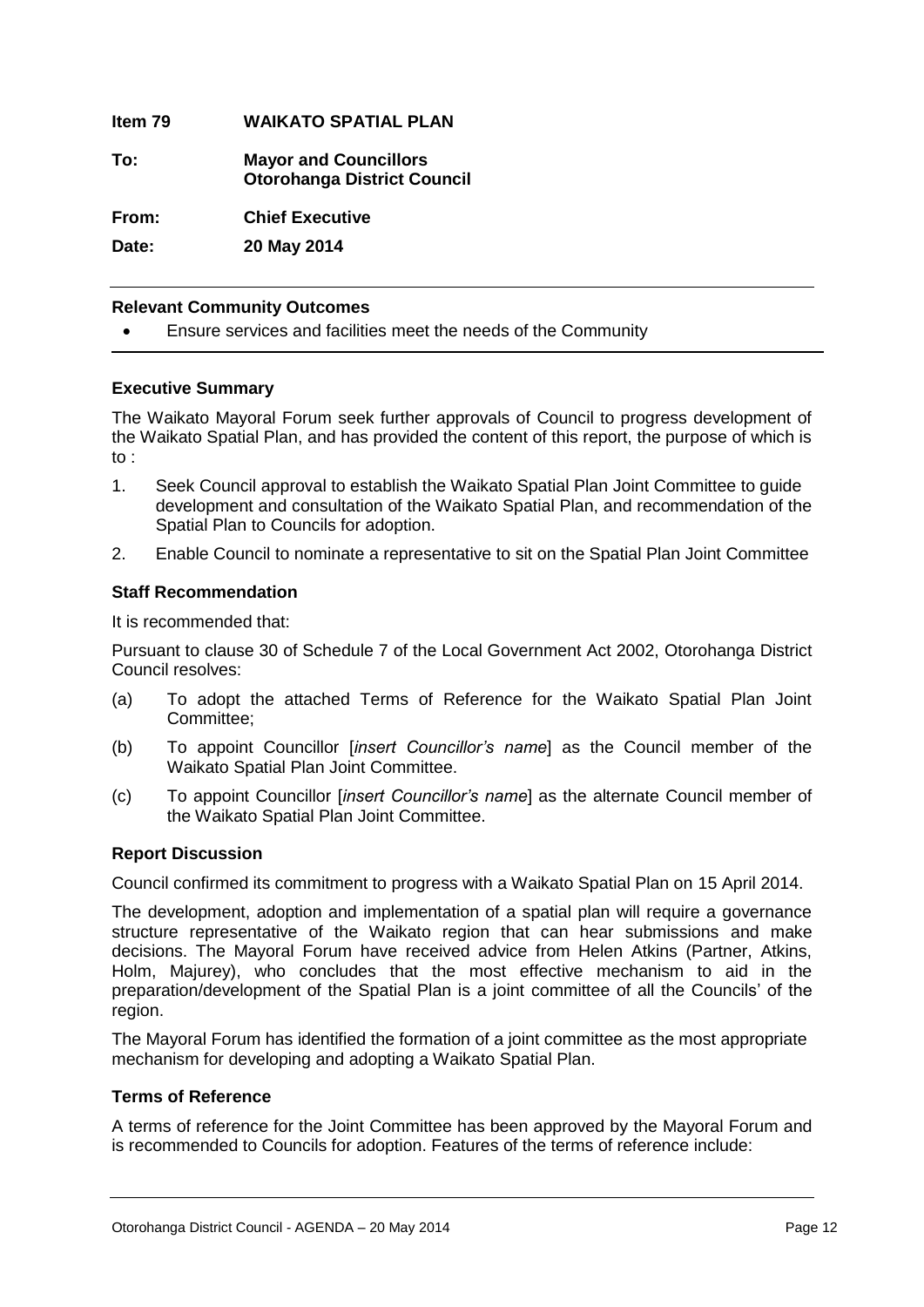- 1. A membership representative of each participating local authority and strategic partner agencies in the Waikato
- 2. A specific set of delegations that ensure ongoing Council involvement in the Spatial Plan process.

### **Joint Committee Membership**

Membership of the joint committee comprises a total of 15 members drawn from participating local authorities (10 members) and strategic partners (5 members). The strategic partners will be confirmed by the Joint Committee, and may include central government representation and Iwi.

Other features of the joint committee membership are:

• Observer status for Rotorua and Thames Coromandel District

• An independent chairperson to be nominated from amongst the non-local government members.

• Term of membership for local government members will be fixed to the triennial election process

• Term of membership for non-local government members will follow a rolling review process.

Whilst the membership may change through the life of the Joint Committee, the Committee itself will survive the triennial election process.

Councils are responsible for nominating a Council member for the Joint Committee. The attributes that might be considered on who to nominate for the Joint Committee will include a balance of knowledge and expertise across the whole of the Joint Committee in the following areas:

• knowledge and expertise in strategic planning, economic development, town and country planning, environmental management;

• knowledge of and expertise in relevant end-user/stakeholder industries, organisations and businesses that will influence implementation of the Spatial Plan.

- knowledge and expertise in the areas of public policy, public administration, and legal; and
- knowledge and expertise in Te Reo, Tikanga, Mātauranga;
- account to be taken of iwi, geographical representation; and gender balance

These same attributes will be applied to selection of the 5 non-local government members of the Joint Committee.

### **Delegations to the Joint Committee**

The delegations enable the joint committee to drive the Spatial Plan project to deliver the desired outputs, but at key stages there is a report back for approval to the member Councils prior to the next stage proceeding.

Formal reporting back to each Council will take place in the following manner:

1. Community engagement strategy reported to Council for information

2. Form and content of the draft Spatial Plan and the process for community engagement to be reported for Council approval

3. Recommendation of the Spatial Plan back to Council for adoption following a special consultative procedure.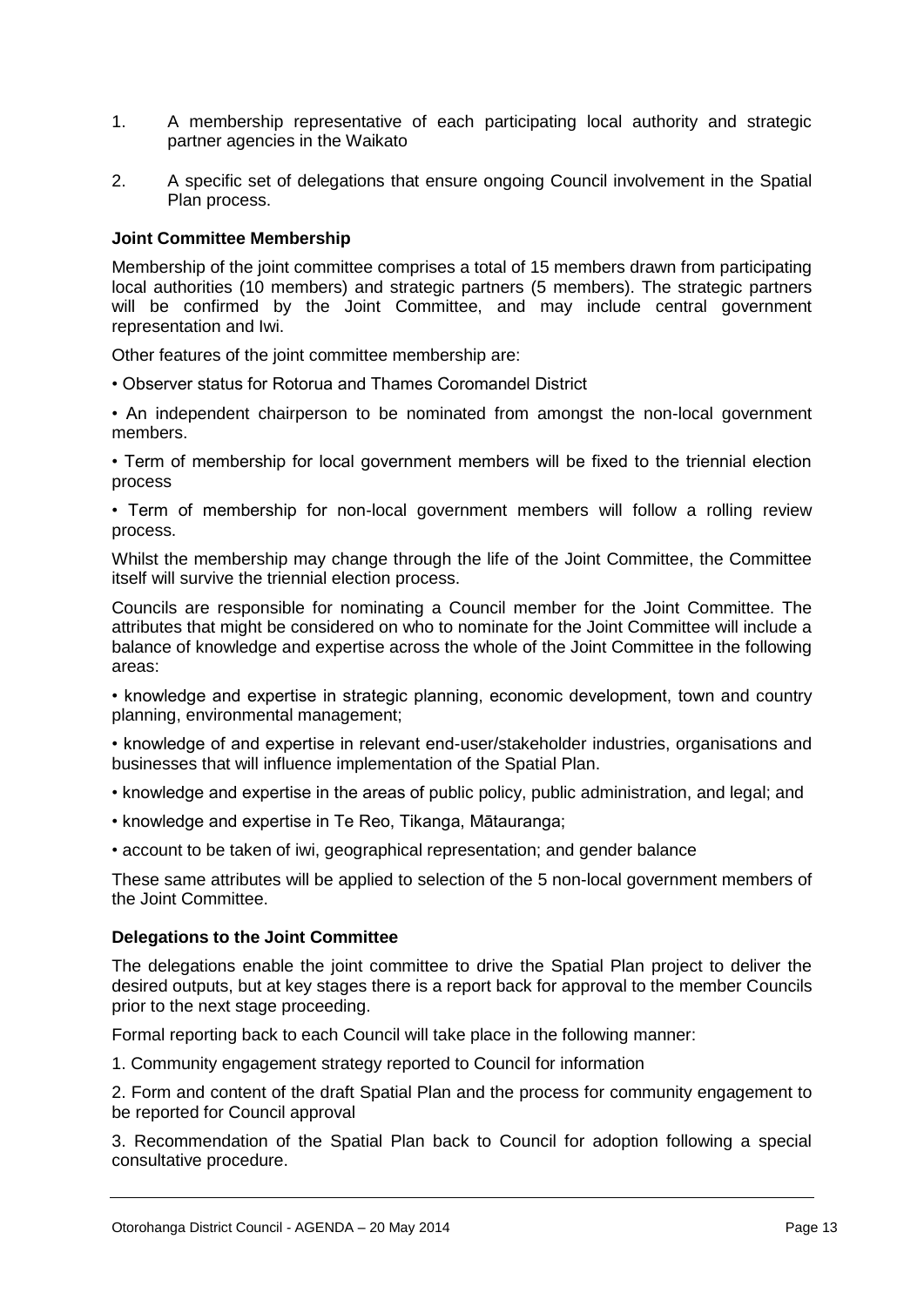It is envisaged that the communications plan will enable Councils involvement throughout the

project through a variety of formal and informal information exchanges. This may include:

• Workshopping important policy proposals with Council staff

• Minutes of the Waikato Spatial Plan Joint Committee being included on Council agendas for information

• Presentations to Council at key milestone points

The combination of information exchange and formal approval being sought at key milestone points will ensure that each Council has ongoing involvement in the project, its key findings and policy priorities.

### **Conclusion**

The Spatial Plan will be an important document for the Waikato, as it will enable the region to speak with a collective voice on those matters identified as high priority strengths, opportunities and challenges in stage one of the project.

The Joint Committee will provide a robust governance structure for the Spatial Plan project, and provide a mechanism through which a special consultative procedure can be undertaken with the regional community.

Membership and delegations provided in the terms of reference enable Council to have confidence that the Waikato Spatial Plan Joint Committee will provide positive representation for the Waikato on the Spatial Plan project.

**Dave Clibbery CHIEF EXECUTIVE**

### **Attachments**

Terms of Reference for the Waikato Spatial Plan Joint Committee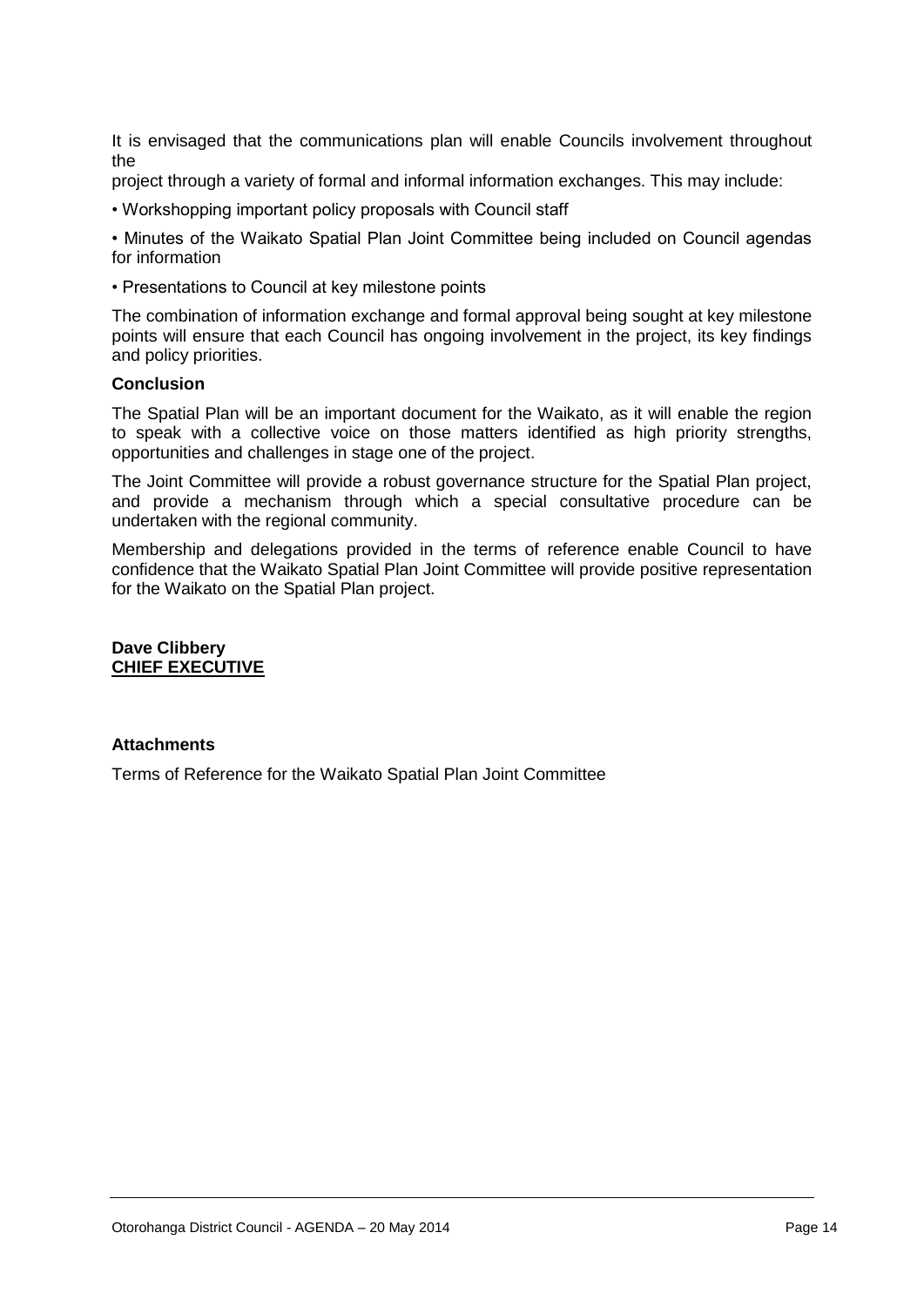### Draft Terms of Reference for the **Waikato Spatial Plan Joint** Committee

Recommended by the Waikato Mayoral Forum, 28<sup>th</sup> April, 2014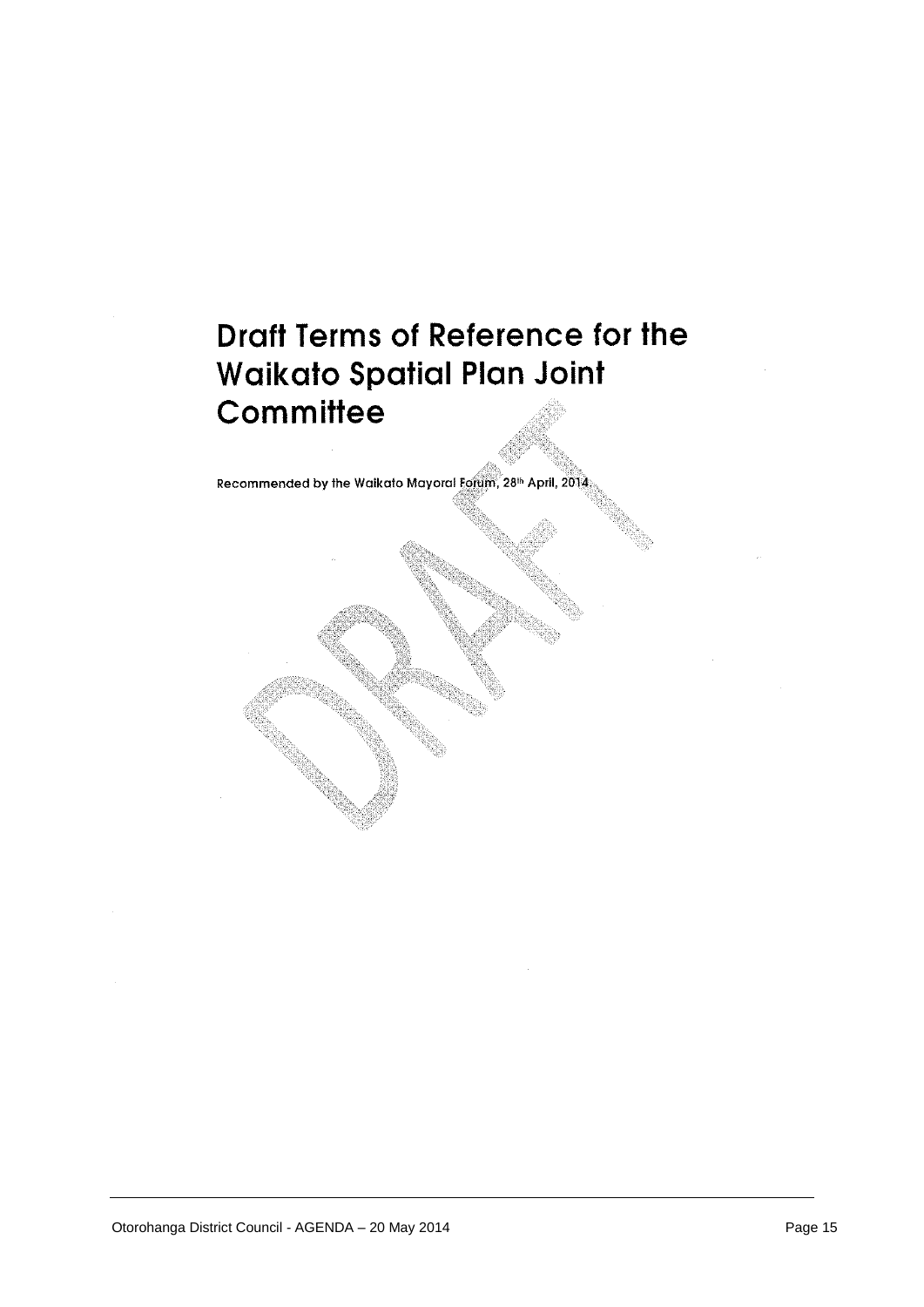### Contents

|    | Objectives of the Waikato Spatial Plan Joint Committee                |   |
|----|-----------------------------------------------------------------------|---|
| 2. | Specific Responsibilities of the Waikato Spatial Plan Joint Committee |   |
| 3. | Membership                                                            |   |
| 4. | <b>Operating Principles</b>                                           | 3 |
| 5. | <b>Standing Orders</b>                                                |   |
| 6. | <b>Delegations</b>                                                    | 4 |
| 7. | <b>Duration of the Committee</b>                                      | Δ |
|    |                                                                       |   |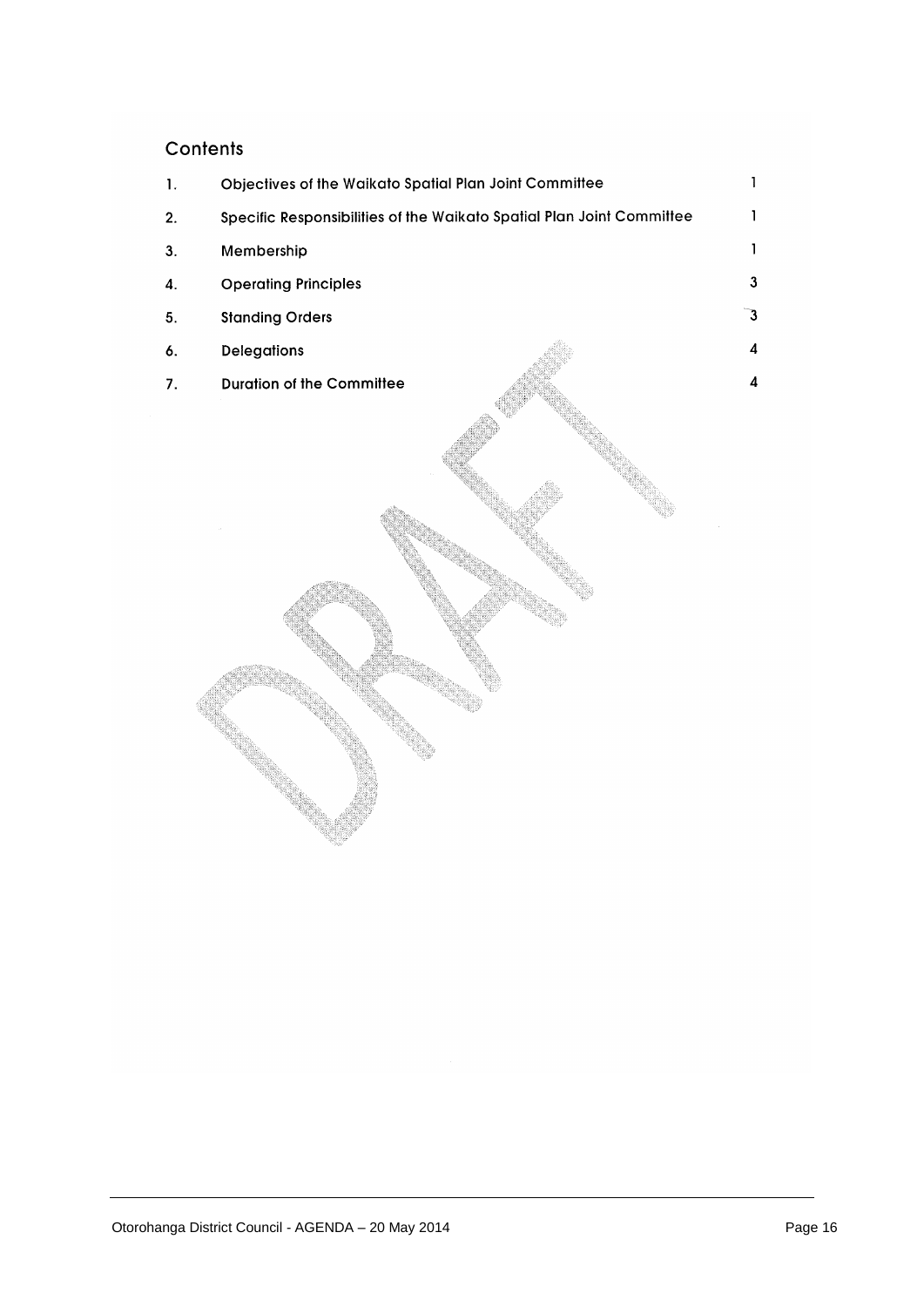### Objectives of the Waikato Spatial Plan Joint Committee  $\overline{1}$

This is a Committee established to govern, lead and resource the development and recommendation to adopt the Waikato Spatial Plan ("WSP") to Councils within the Waikato region.

The primary objective of the WSP itself is "to contribute to the Waikato's social, economic, environmental and cultural well-being through a comprehensive and effective long-term (30 year) strategy for Waikato's growth and development."

### Specific Responsibilities of the Waikato Spatial Plan Joint Committee  $2)$

Subject to the delegations set out in clause 6 below, the Committee's responsibilities include:

- a) To oversee the ongoing selection and recommendation of five (5) non-Local Government Members for appointment to the WSP Joint Committee.
- b) Stage 1 of the development of the WSP (common evidence base within the region) has already been completed.
- c) On behalf of all the Councils of the Waikato Region to take responsibility for overall quidance on and further development of the WRSP including the following stages, noting that Stage 1 is complete:
	- 1. WSP: Stage 2 Fill knowledge and research gaps
	- ii. WSP: Stage 3 Community engagement on key issues
	- iii. WSP : Stage 4 Plan formation and engagement
	- iv. WSP: Stage 5 Special Consultative process, including hearings
	- v. WSP:  $Stage 6 Consideration and adoption.$
- d) For the avoidance of doubt the Committee does not have any specific role or responsibility in relation to the practical and detailed implementation of the WRSP. This is a matter that will be determined by the Councils at the appropriate time.

### $3)$ Membership

### $3.1$ **Quantum of Members**

The membership will be 15 persons in total, made up and appointed by the Committee (from time to time), as follows: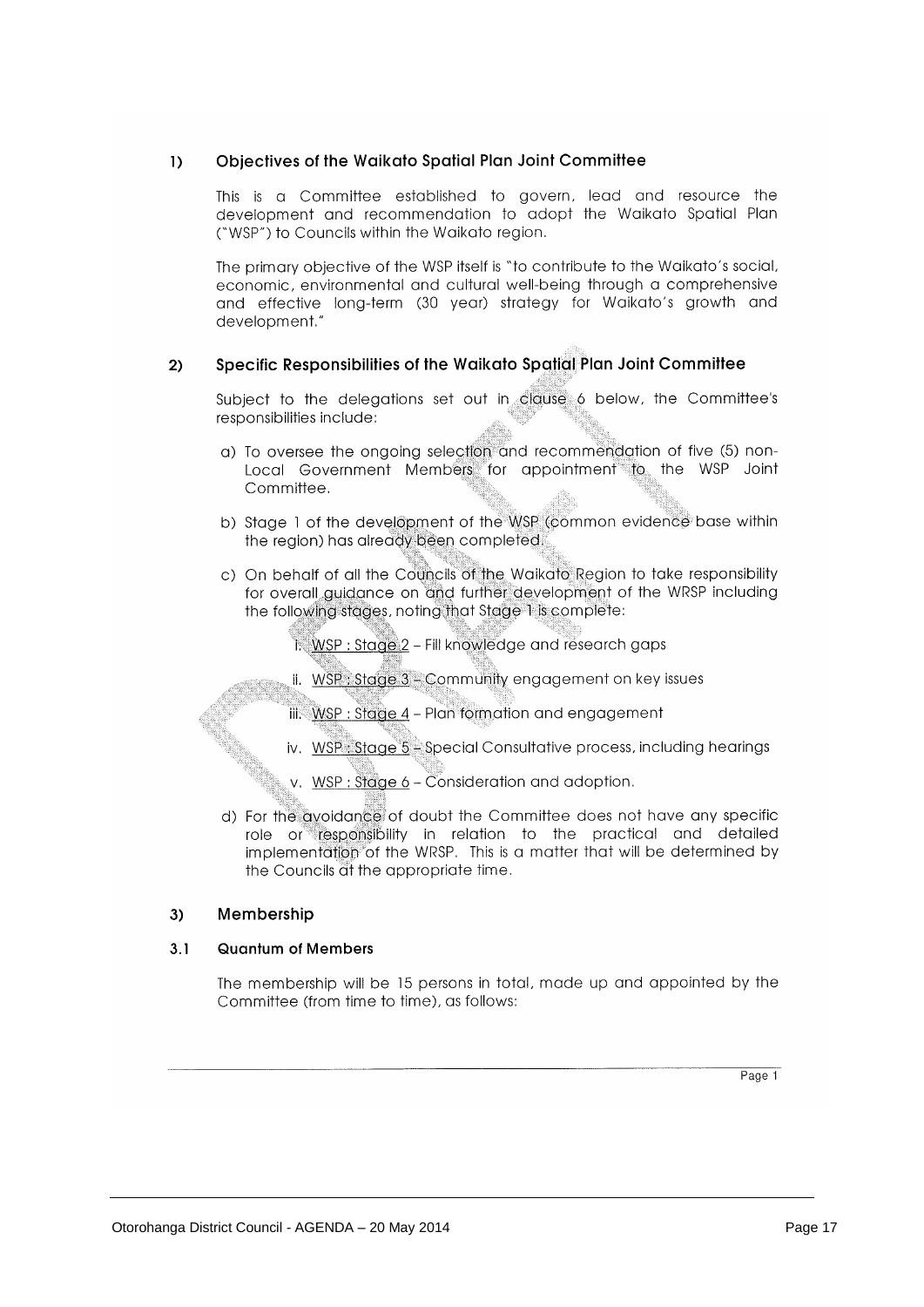### **Ten Local Government Members**

One member nominated by each of the following constituent Local Authorities within the Region - namely Waikato Regional Council, Hamilton City Council, Hauraki District Council, Matamata-Piako District Council, Otorohanga District Council, South Waikato District Council, Taupo District Council, Waikato District Council, Waipa District Council, and Waitomo District Council.

The Local Government Members may be replaced from time to time by the respective Local Authorities providing written notice to the Committee confirming the amended nomination.

### **Five Non-Local Government Members**

Five non-Local Government Members, recommended by the ten Local Government Members, appointed on the basis of skills, experience, standing and networks in the regional community relevant to the goals of the WSP.

At least one of the five non-Local Government Members must be a suitable person to represent the interests of Maori.

### Local Government Members as Invited Observers

-lidamin

The two Local Authorities without specific membership are Thames-Coromandel District Council and Rotorua District Council. These Councils can nominate one member as invited observers at the discretion of the Joint Committee and subject to any limitations that the Joint Committee consider appropriate.

### $3.2$ Chairperson

Appointment of the Chairperson and deputy to be determined by the full Committee when all 15 members have been appointed.

The Chairperson must be one of the five non-Local Government members.

### $3.3$ Quorum

Must include the Chairperson or deputy Chairperson of the Committee and at least 50% of the remaining membership.

### $3.4$ **Alternates**

Each of the Councils is entitled to appoint an alternate member who may attend and vote at meetings of the Committee, but only in the event that the nominated and appointed member is unable to do so.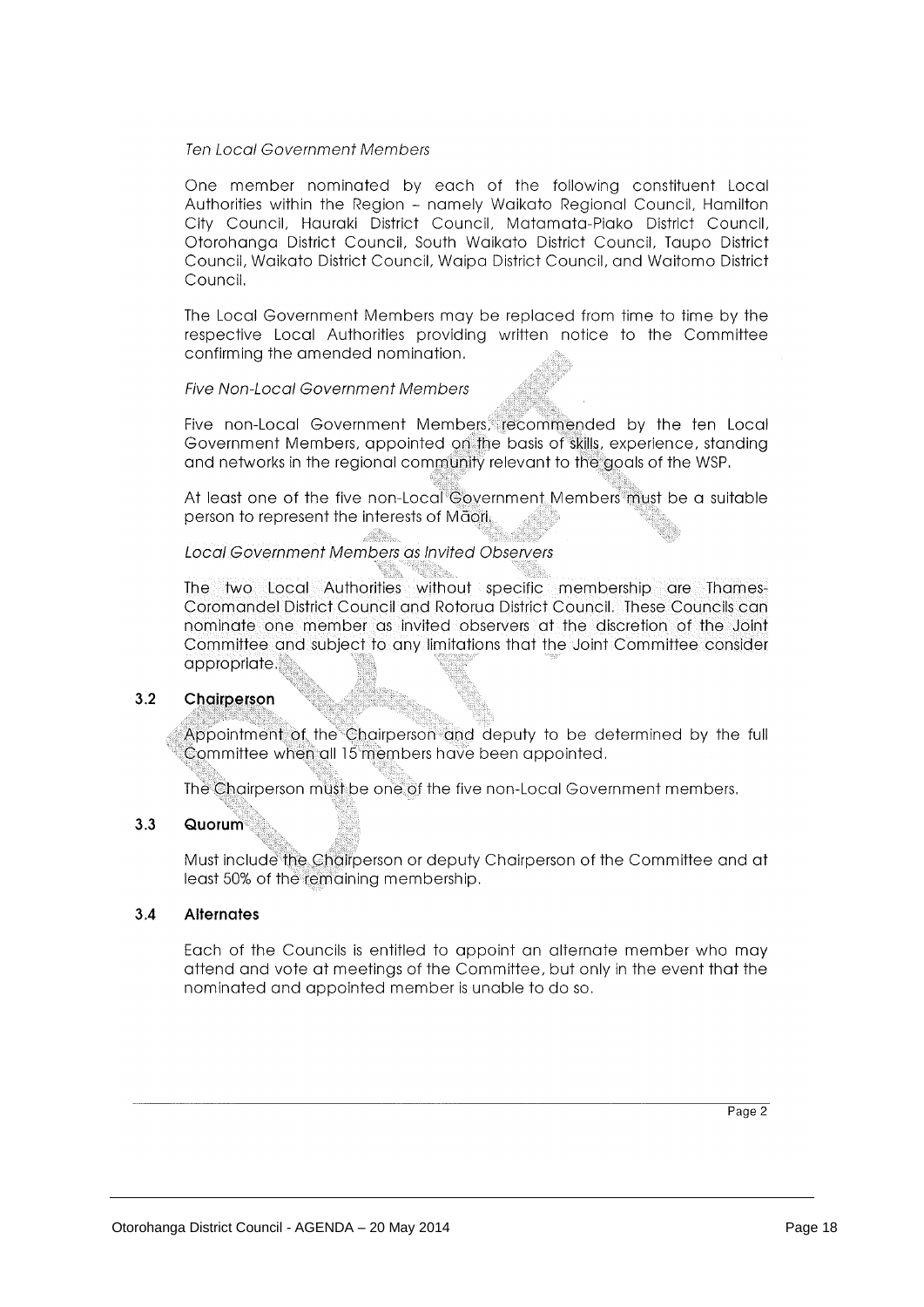### $3.5$ Remuneration

Each Council shall be responsible for remunerating its representative on the Committee for the cost of that person's participation in the Committee.

The remuneration of the non-Local Government Members will be determined and approved by the Councils, following consideration of any recommendation by the Committee.

### $3.6$ **Term of Appointment**

The initial ten Local Government Members shall be appointed for terms that expire on the date of each Local Government triennial election.

The subsequent Local Government Members shall be appointed in accordance with the process set out above as soon as possible after each Local Government triennial election, and for a term that expires on the date of the next Local Government triennial election.

The initial five non-Local Government Members shall be appointed for terms that expire on the date of the Local Government triennial election in 2016. Each of the initial five non-Local Government Members shall, subject to the following clauses, be eligible for re-appointment at the beginning of the Triennium following the 2016 elections.

a) On 30 January 2017, and on each succeeding 30 January one of the five non-Local Government Members shall retire from office.

b) The non-Local Government Members to retire in any year shall be the member who has been longest in office since the last appointment, but as between members who became or were appointed as members on the same day, the order in which members shall retire shall (unless they otherwise agree among themselves) be decided by lot.

### **Operating Principles**  $4)$

- $4.1$ The Councils have agreed that they will not act independently of the Committee, so that any Joint Committee recommendations that the Council(s) are not prepared to accept will be referred back to the Committee for further consideration.
- $4.2$ Local Authority Shared Services Ltd (LASS) will be the administering body for the Joint Committee.

### $5)$ **Standing Orders**

The Model Standing Orders are adopted.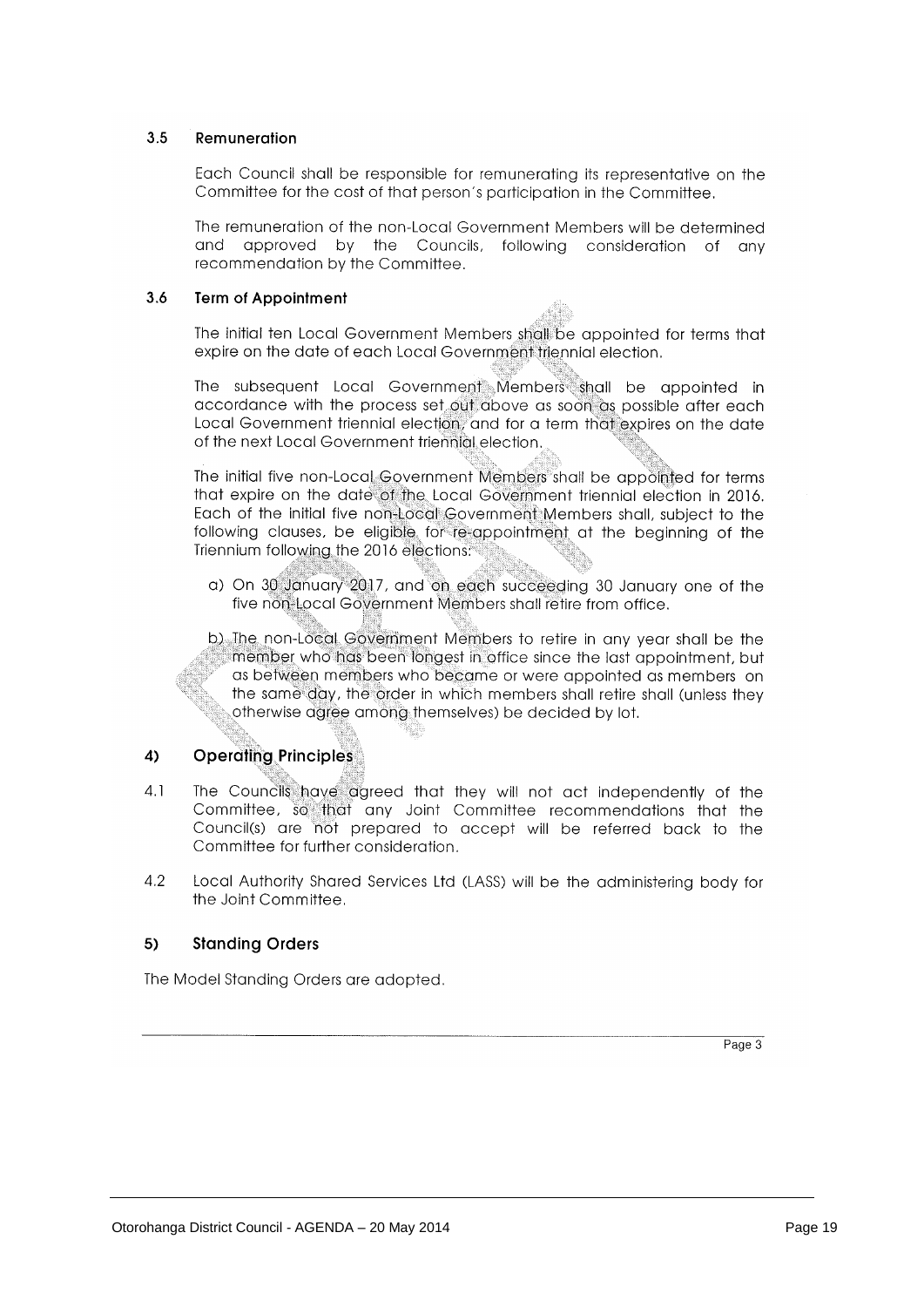### $6)$ **Delegations**

The Councils delegate to the Committee the following functions and powers to enable the Committee to achieve the specific responsibilities:

- $6.1$ Membership
	- a) To oversee the ongoing selection and recommendation of five (5) non-Local Government Members for appointment to the WSP Joint Committee.
- $6.2$ WSP: Stage 2
	- a) Management and oversight of the completion of Stage 2.

### $6.3$ WSP: Stage 3

- a) Formulation of the community engagement strategy including the determining of the key issues
- b) A recommendation on the community engagement strategy and key issues to be reported back to the Councils for information prior to Stage 4.

### $6.4$ WSP: Stage 4

- a) Management and oversight of the development of a draft WSP and the process for further community engagement.
- b) A recommendation on the form and contact of the draft WSP and the process for further community engagement to be reported back to the Councils for approval prior to Stage 5.

### $6.5$ WSP Stage 5

g) Formulation, management and the oversight of the running of the special consultative process.

### WSP: Stage 6 6.6

- a) Receiving and considering the recommendation from those hearing submissions on the draft WSP ("hearings panel");
- b) Making a recommendation on the hearings panel recommendation to the Councils.
- c) In the local authority sector, only the Councils can adopt the WSP.

### $\overline{7}$ **Duration of the Committee**

In accordance with clause 30(7) of Schedule 7 of the Local Government Act 2002, the Waikato Spatial Plan Joint Committee is not deemed to be discharged following each triennial election.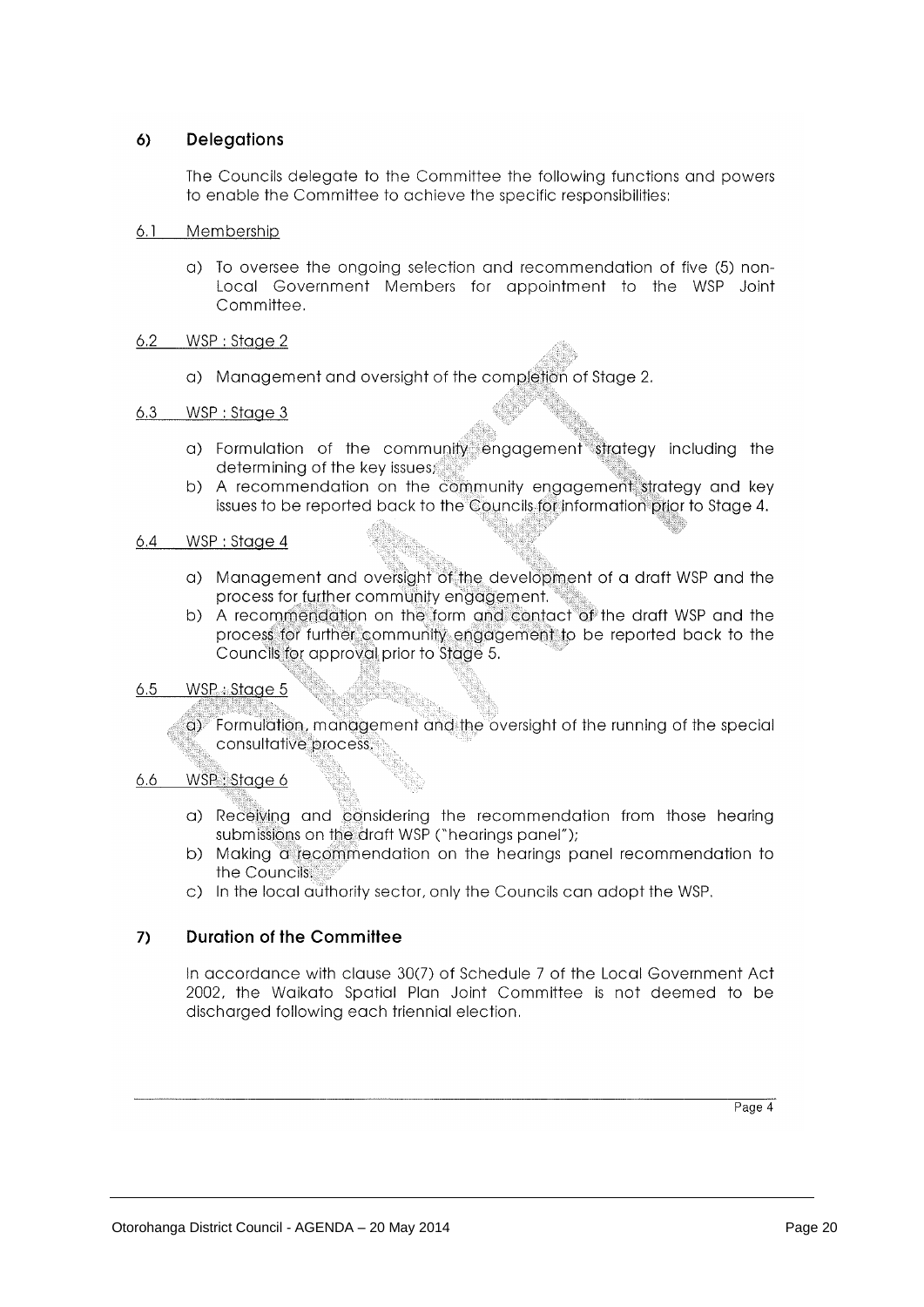**Item 80 REWAREWA RECREATION RESERVE To: His Worship the Mayor and Councillors Otorohanga District Council From: Chief Executive Date: 20 May 2014**

### **Relevant Community Outcomes**

Ensure services and facilities meet the needs of the Community

### **Executive Summary**

Contention has once again arisen in respect of the small (1.212 Ha) and remote Rewarewa Recreation Reserve, on Barber Road.

In this instance the validity of the Mandatory Rules provided for the operation of the Reserve Management Group is being challenged.

### **Staff Recommendation**

It is recommended that:

The report be received.

### **Report Discussion**

There has been a recent history of dispute in respect of the small Rewarewa Reserve on Barber Road. For new Councillors a summary of these issues can be found in the report 'Rewarewa Reserve' presented to Council on 17 September 2013, which will be provided separately.

The outcome of the discussion of this report was a resolution as follows (in italics):

- *1. Council adopts the following stance in respect of the management of the Rewarewa Reserve:*
	- *a. Decisions in respect of reserve management are to be made by a clear majority of Management Group ('Committee') members.*
	- *b. Some enhancement of Committee meeting procedures is required to improve the clarity of decisions, including circulation of meeting agenda, voting on formal resolutions, confirmation of minutes and periodic election of Committee members.*
	- *c. Council's consideration of the validity of Committee decisions will be based only on whether proper process was followed and a majority of Committee members were in favour. Council has no interest in what the decisions are, so long as they do not require funding from Council, or expose Council to significant liability. Council does not care if a decision undoes something done previously, so long as there is no associated cost or liability for Council.*
	- *d. Council will not invest anything in discretionary 'improvements' or changes to the reserve that could potentially be undone in the future by changing membership of the Committee.*
	- *e. Council will not support the opposing views of a minority on the committee.*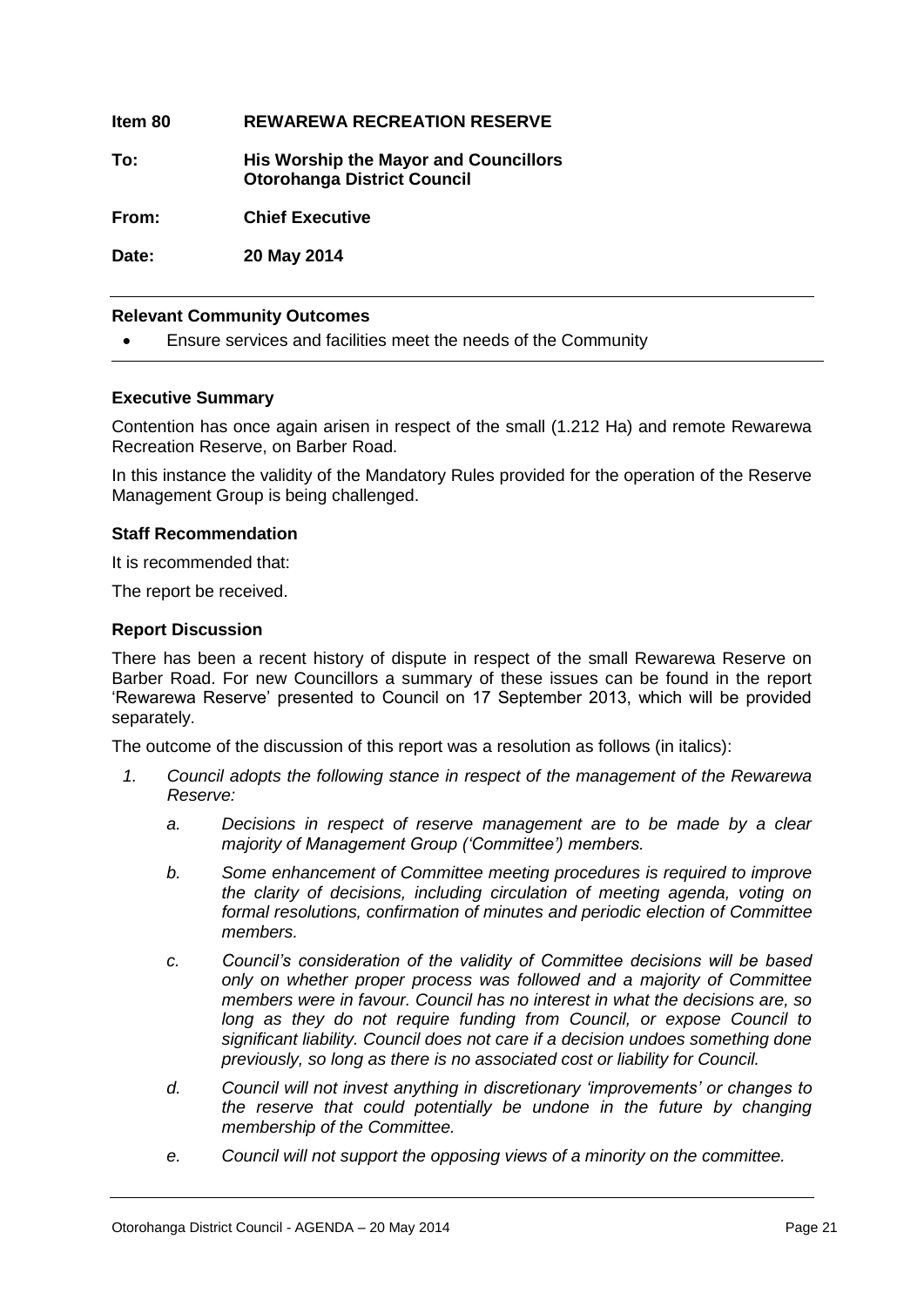- *f. Implementation of a set of Mandatory Rules for the function of the Committee that incorporates points a, b and e above subject to the amendments agreed by Council.*
- *2. Previously Council approved works (removal of structures) are to proceed*

A draft copy of the Mandatory Rules that I proposed is presented as the first attachment to this report.

In the course of their discussion Council did however agree that some changes should be made to the 'Membership and Election' section of the proposed rules, in particular that the election of members should be by Barber Road residents, rather than ratepayers, and that elections should be at 3 year rather than 6 year intervals.

These agreed changes were incorporated into the final revised 'Mandatory Rules' a copy of which is also attached to this report, *a*nd these revised rules were provided to members of the Management Group.

It has however recently been brought to the attention of the Mayor that whilst there was a general reference to changes to the proposed Mandatory Rules in the resolution of Council (with the words '*subject to the amendments agreed by Council'* being added to part 1f of the proposed resolution) the specific details of these agreed amendments were not recorded in the minutes of the meeting.

Whilst there is reference in the minutes to the discussion of the ratepayer or resident electors and election interval issues, the finally agreed positions of Council in respect of these issues are not recorded.

Parties associated with Rewarewa are therefore challenging the validity of the changes to the 'Mandatory Rules' relative to the document that accompanied the report of 17 September.

Whilst this challenge of the 'Mandatory Rules' is clearly only an attempt to reopen the debate about Rewarewa in the hope that a change of councillors may enable a more favourable outcome for particular parties, it needs to be addressed to provide some closure.

My view is that despite the fact that it was not stated in the minutes, there is no question that there was general agreement amongst Councillors on the two specific changes that were to be made to the Mandatory Rules, as reflected in the revised document.

In respect of changing the electors from ratepayers to residents on the electoral roll my view was that it would be very difficult to dispute the justification for this in terms of democracy, as this is the general way in which elections are conducted, and in this case, where there is not going to be any significant rates input into associated activities, to exclude non rate paying residents from decision making would seem to be inappropriate.

That said it was my preference, as reflected in my initial proposal, that the election was amongst ratepayers as this seemed a pragmatic way of avoiding a potentially undesirable imbalance of influence between the few individuals who were actively interested in the management of the reserve. Despite this view (which I continue to hold) it was clear to me that the 'democratic' argument in favour of resident rather than ratepayer electors would be difficult to reasonably oppose.

In respect of the period between elections it was my view that having a longer period would be helpful in reducing the tensions that have existed in respect of the reserve.

The agreed shorter 3 year election period does however mean that a new election will be required in the relatively near future, since the Management Group was established on 30 November 2011, and hence the first term of this group will end on 29 November 2014.

This impending election date, and the potential for the decision on resident electors to shape the outcome of it, is almost certainly the motivation for the current challenge.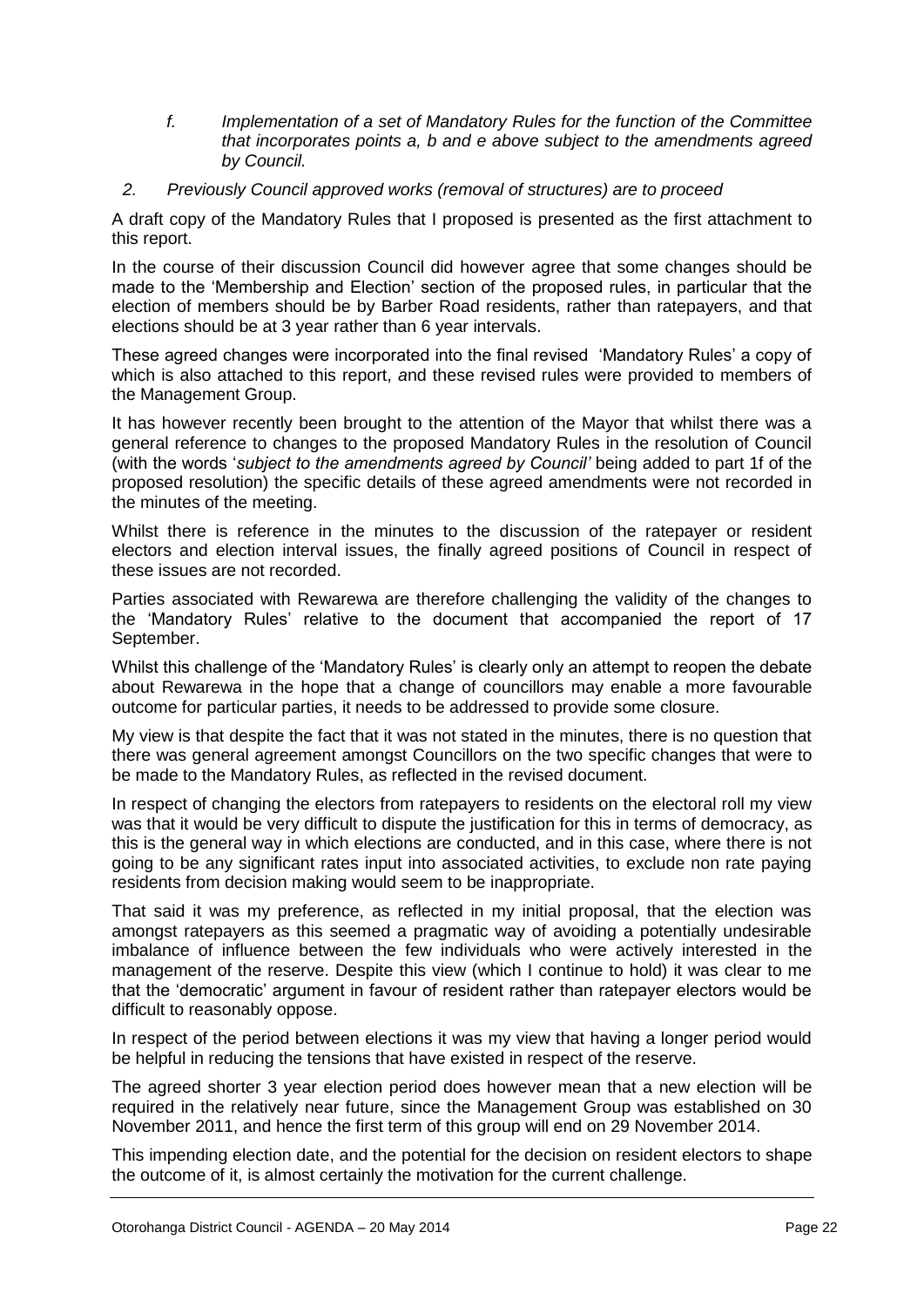### **Further Actions**

I do not intend to present a range of options in respect of how Council might respond to this latest resurrection of issues regarding Rewarewa, or to recommend any particular course of action. This matter has already consumed an amount of staff time that is completely disproportionate to its significance.

One option would however be for Council to resolve as follows (in italics):

'*Council confirms that the revised Mandatory Rules for the Rewarewa Management Group, as previously provided to members of that Group, and as attached to this report, shall be applicable.*'

To make such a resolution does not appear to be unreasonable, since nothing fundamental has changed in respect of the issues at Rewarewa since Council made decisions at its meeting of 17 September.

It is however recognised that a significant change of Council membership has occurred since the previous decisions were made and that there could therefore be reluctance to confirm these decisions without discussion.

All Councillors, and particularly new Councillors, should however be aware that despite previous extended deliberation, Council has never been able to identify a solution to issues at Rewarewa that is to the satisfaction of all parties, and should not expect that further deliberation will have greater success, as there are deep philosophical differences between these parties.

### **Dave Clibbery CHIEF EXECUTIVE**

### **Attachments**

- a. Proposed Mandatory Rules for Rewarewa Reserve Management Group, as attached to the report of 17 September 2013.
- b. Revised 'final' Mandatory Rules for Rewarewa Reserve Management Group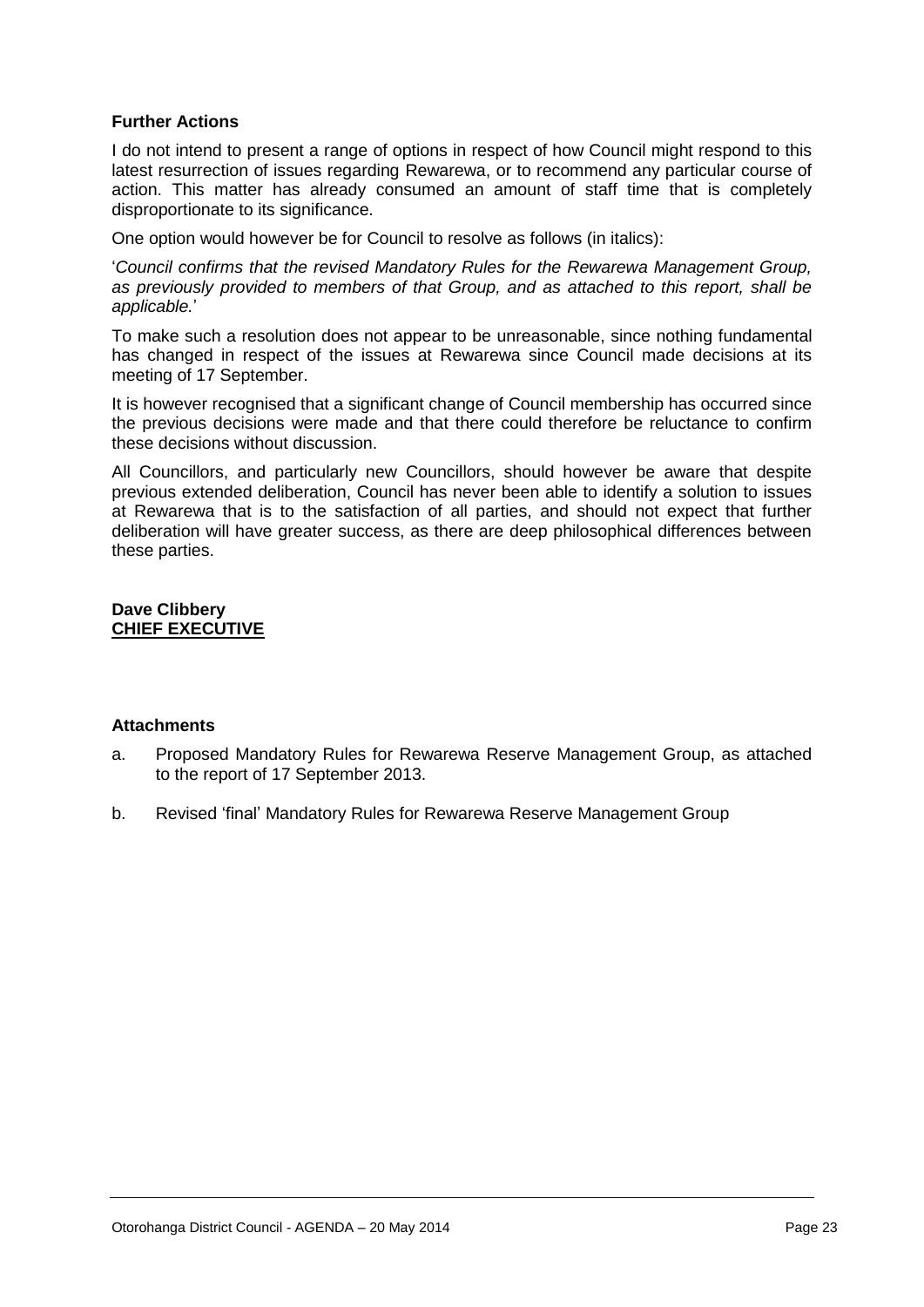### **DRAFT PROPOSED MANDATORY RULES FOR REWAREWA RESERVE MANAGEMENT GROUP (as presented to ODC meeting of 17 September 2013)**

### NAME

The name of the organisation shall be the "Rewarewa Reserve Management Group", (hereinafter termed 'the Group')

### MANDATORY RULES

The rules listed here are those required by Council for the functioning of the group. The group may adopt such other rules as it sees fit, provided that those additional rules do not nullify the effect of the Mandatory Rules

### RELATIONSHIP WITH COUNCIL

The Group is an independent body that has been established at the request of Otorohanga District Council ('Council') to provide the local (Rewarewa) community with the ability of make decisions in respect of the Rewarewa Recreation Reserve, minimising the involvement of Council in such issues.

Whilst it is desirable that such decisions are mutually agreeable to all elements of the local community, experience suggests that this may not be achievable, and Council therefore seeks that the decisions made will at least reflect the desires of the majority of that community.

Where mutual agreement cannot be reached amongst Group members on particular matters, the majority view of the group will prevail. Council will not arbitrate or mediate on such matters, and will not listen to opposing views of a minority.

### GROUP ROLE

The role of the group shall be to: -

- 1. Establish a long-term strategy for managing the Rewarewa Reserve. This is to be reflected by Council in a Reserve Management Plan.
- 2. Agree, arrange and undertake minor works on the reserve for which no Council funding is required.
- 3. Consult with Council in respect of works that are to be carried out on the Reserve that are proposed to be funded by Council, and (where Council has agreed to fund such works) manage those works in accordance with the specification and cost that has been approved by Council.

### GROUP COORDINATOR

The group shall appoint one of its members to coordinate the meetings of the Group and to act as a point of contact with Council.

### MEMBERSHIP AND ELECTION

Membership of the Group will be five persons, elected by the ratepayers of properties on Barber Road. Group members need not live or own property on Barber Road. A election process for all group members will be routinely conducted at 6 year intervals.

### **RESIGNATION**

Any member of the Group may withdraw or resign from the Group on giving twenty-eight (28) days notice in writing to the Group Coordinator and Council. The resultant vacancy will be filled through an election process as described above.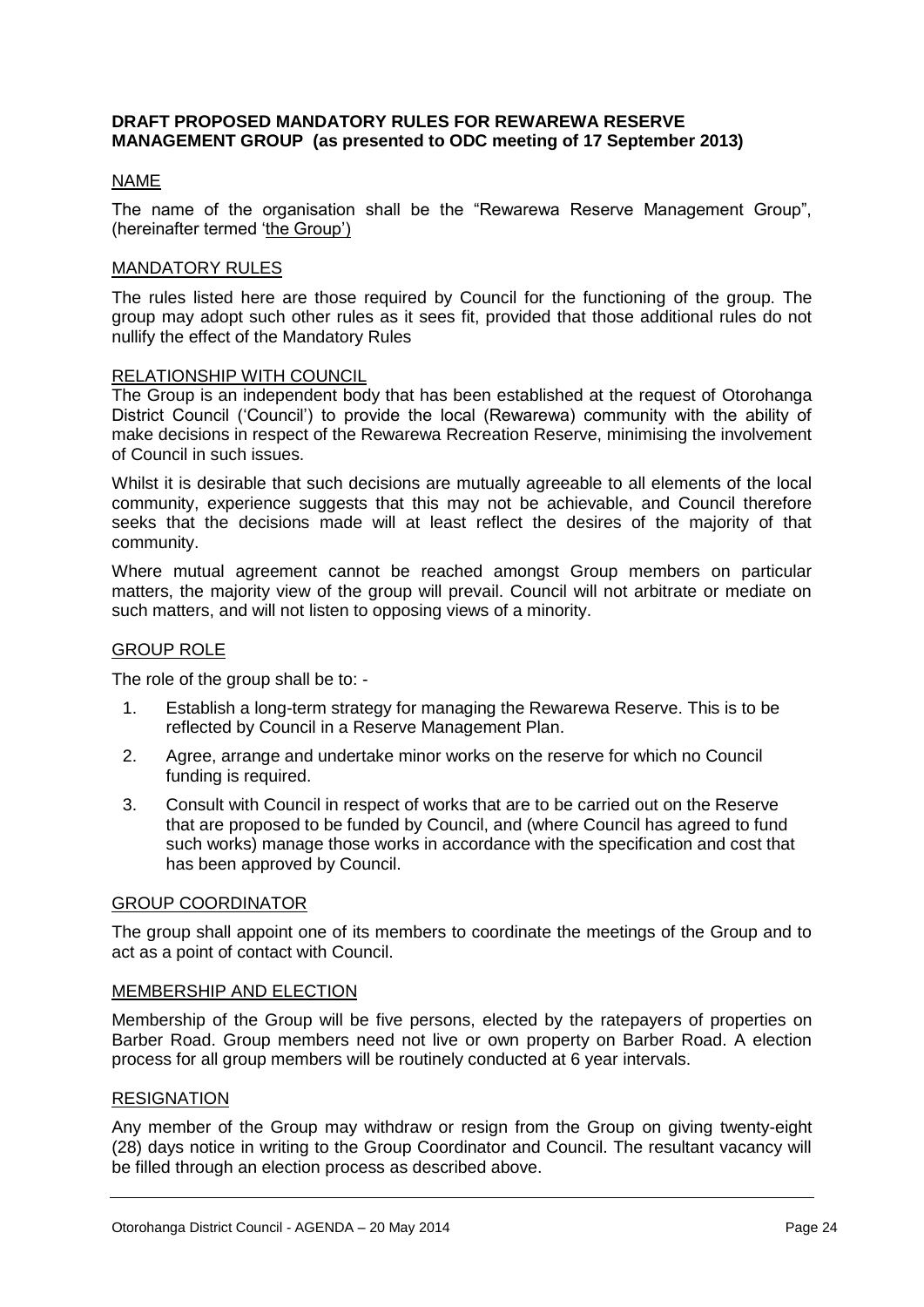### CONVENING MEETINGS

There is no requirement by Council for regular meetings of the Group. Meetings shall be convened as required to address issues as they arise. Requests for meetings shall be directed to the Group Coordinator, who will endeavour to determine whether members see the need for such a meeting, and if so, a suitable time and place for a meeting.

### NOTIFICATION OF MEETINGS

The Group Coordinator shall give at least 28 days notice to all members, in writing, of a proposed meeting, including an agenda that identifies the proposed topics of discussion, unless there is clear unanimous agreement of all members to forgo such notice requirements for a particular meeting.

### VOTING

Voting shall be conducted on any decisions made at a meeting in respect of the reserve. At any Group meeting each member shall have one vote each. Every vote shall be on the voices or a show of hands.

A minimum of three votes supporting a particular motion is required for a decision to be made.

### MEETING MINUTES

Minutes shall be taken at any meeting of the Group where decision making occurs. Such minutes shall record the motions (and any amendments to them) on which voting was conducted, a summary of the associated discussion of the matter, and the results of voting. If the minutes are confirmed a copy shall be provided to Council.

### CONFIRMATION OF MINUTES

A draft copy of the minutes of any Group meetings at which decision making occurred shall be provided to all of the group members for their comment and/or approval within 14 days of the meeting.

Where possible the minutes of a meeting shall be confirmed at a subsequent meeting of the Group. Where this is not practical a copy of 'revised' minutes, that incorporates or reflects any comments made by other group members in response to the draft, shall be provided to all group members and Council within 30 days of the meeting.

### GIVING EFFECT TO DECISIONS

No actions shall be taken in respect of any decisions made at the meeting until after these 'revised' minutes have been circulated.

Decisions made that would require funding or work from Council need to be approved by Council before any actions associated with these decisions is taken.

Decisions that do not require funding or work from council can be given effect by the group immediately after the circulation of the 'revised' minutes.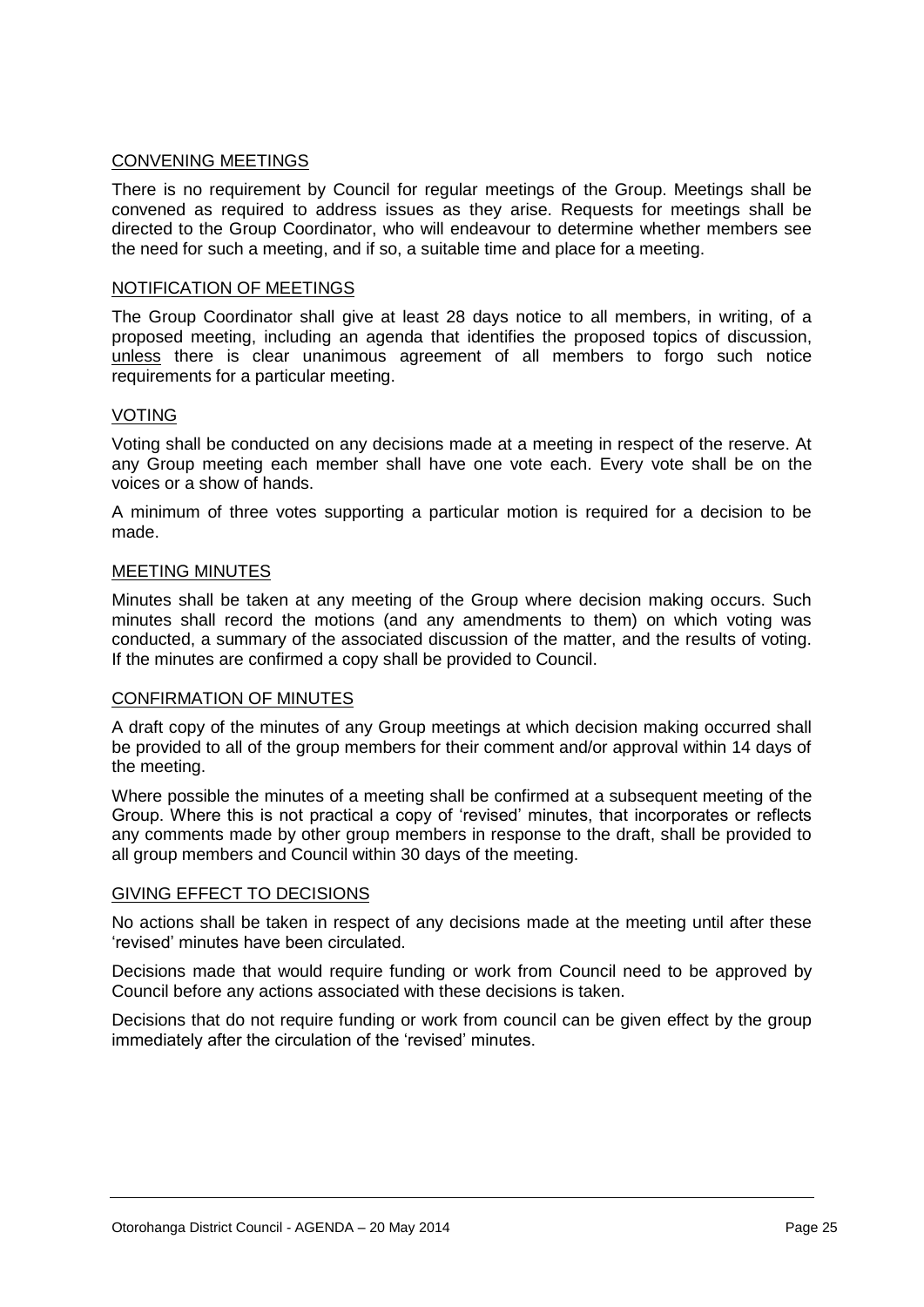### **FINAL MANDATORY RULES FOR REWAREWA RESERVE MANAGEMENT GROUP (Revised, based on agreement at ODC meeting of 17 September 2013)**

### NAME

The name of the organisation shall be the "Rewarewa Reserve Management Group", (hereinafter termed 'the Group')

### MANDATORY RULES

The rules listed here are those required by Council for the functioning of the Group. The Group may adopt such other rules as it sees fit, provided that those additional rules do not nullify the effect of the Mandatory Rules

### RELATIONSHIP WITH COUNCIL

The Group is an independent body that has been established at the request of Otorohanga District Council ('Council') to provide the local (Rewarewa) community with the ability of make decisions in respect of the Rewarewa Recreation Reserve, minimising the involvement of Council in such issues.

Whilst it is desirable that such decisions are mutually agreeable to all elements of the local community, experience suggests that this may not be achievable, and Council therefore seeks that the decisions made will at least reflect the desires of the majority of that community.

Where mutual agreement cannot be reached amongst Group members on particular matters, the majority view of the Group will prevail. Council will not arbitrate or mediate on such matters, and will not support the opposing views of a minority.

### GROUP ROLE

The role of the Group shall be to: -

- 1. Establish a long-term strategy for managing the Rewarewa Reserve. This is to be reflected by Council in a Reserve Management Plan.
- 2. Agree, arrange and undertake minor works on the reserve for which no Council funding is required.
- 3. Consult with Council in respect of works that are to be carried out on the Reserve that are proposed to be funded by Council, and (where Council has agreed to fund such works) manage those works in accordance with the specification and cost that has been approved by Council.

### GROUP COORDINATOR

The Group shall appoint one of its members to coordinate the meetings of the Group and to act as a point of contact with Council.

### MEMBERSHIP AND ELECTION

Membership of the Group will be five persons, elected by residents of Barber Road who are on the electoral roll at that location, through a postal ballot. Group members need not live or own property on Barber Road. An election process for all Group members will be routinely conducted at 3 year intervals.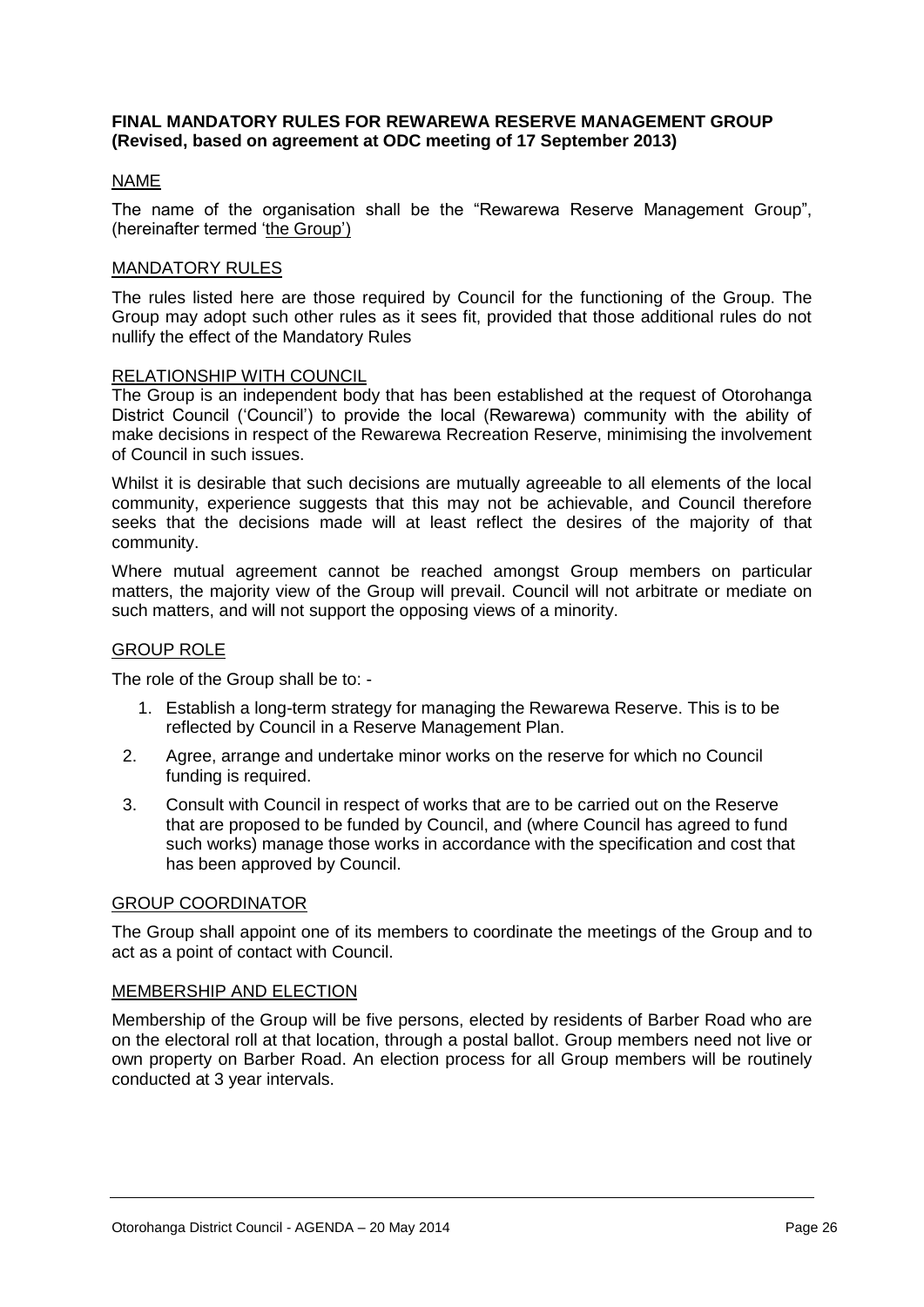### RESIGNATION

Any member of the Group may withdraw or resign from the Group on giving twenty-eight (28) days notice in writing to the Group Coordinator and Council. The resultant vacancy will be filled through an election process as described above.

### CONVENING MEETINGS

There is no requirement by Council for regular meetings of the Group. Meetings shall be convened as required to address issues as they arise. Requests for meetings shall be directed to the Group Coordinator, who will endeavour to determine whether members see the need for such a meeting, and if so, a suitable time and place for a meeting.

### NOTIFICATION OF MEETINGS

The Group Coordinator shall give at least 28 days notice to all members, in writing, of a proposed meeting, including an agenda that identifies the proposed topics of discussion, unless there is clear unanimous agreement of all members to forgo such notice requirements for a particular meeting.

### VOTING

Voting shall be conducted on any decisions made at a meeting in respect of the reserve. At any Group meeting each member shall have one vote each. Every vote shall be on the voices or a show of hands.

A minimum of three votes supporting a particular motion is required for a decision to be made.

### MEETING MINUTES

Minutes shall be taken at any meeting of the Group where decision making occurs. Such minutes shall record the motions (and any amendments to them) on which voting was conducted, a summary of the associated discussion of the matter, and the results of voting. If the minutes are confirmed a copy shall be provided to Council.

### CONFIRMATION OF MINUTES

A draft copy of the minutes of any Group meetings at which decision making occurred shall be provided to all of the Group members for their comment and/or approval within 14 days of the meeting.

Where possible the minutes of a meeting shall be confirmed at a subsequent meeting of the Group. Where this is not practical a copy of 'revised' minutes, that incorporates or reflects any comments made by other Group members in response to the draft, shall be provided to all Group members and Council within 30 days of the meeting.

### GIVING EFFECT TO DECISIONS

No actions shall be taken in respect of any decisions made at the meeting until after these 'revised' minutes have been circulated.

Decisions made that would require funding or work from Council need to be approved by Council before any actions associated with these decisions is taken.

Decisions that do not require funding or work from council can be given effect by the Group immediately after the circulation of the 'revised' minutes.